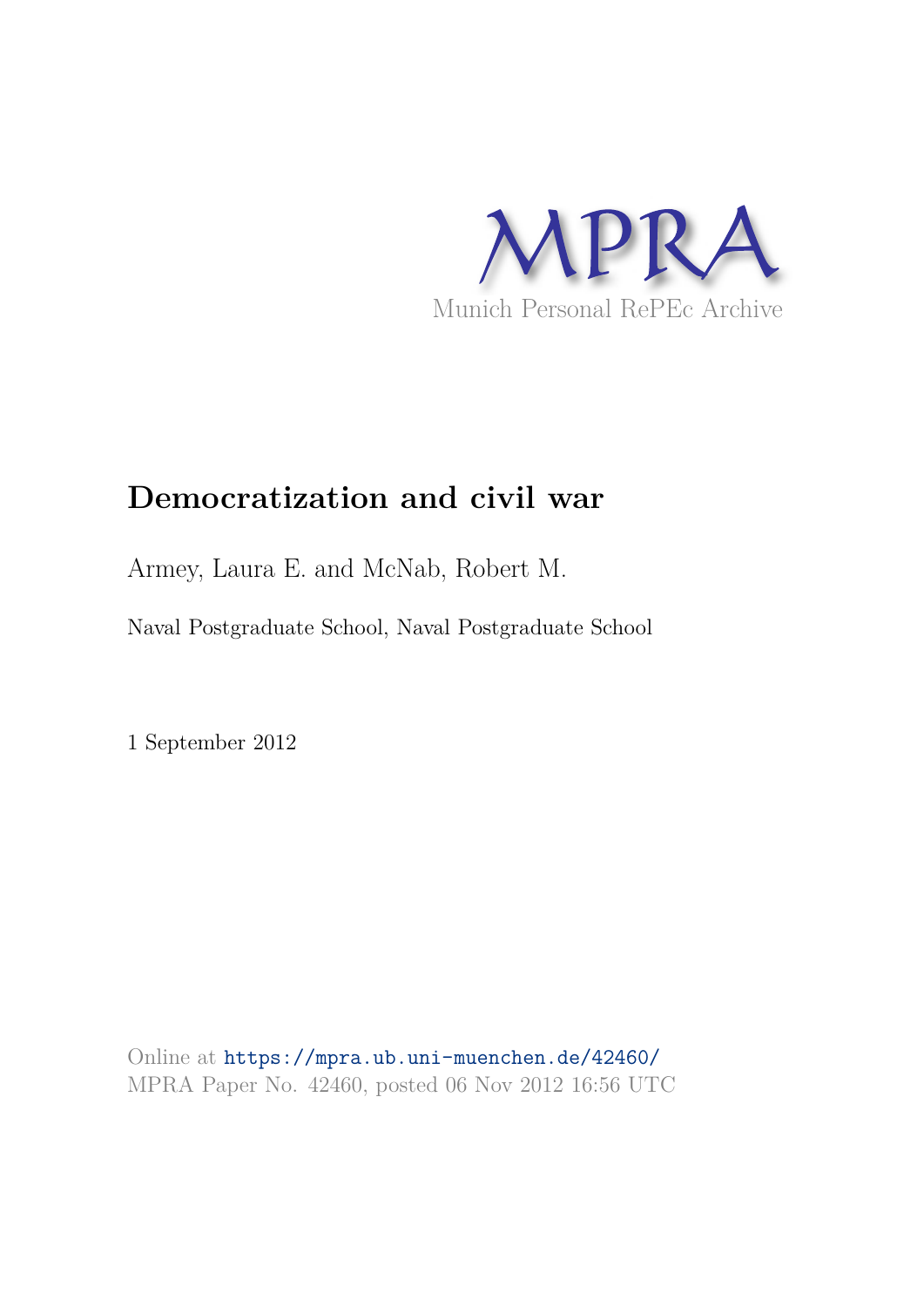## **DEMOCRATIZATION AND CIVIL WAR**

Naval Postgraduate School Monterey, CA 93933 Monterey, CA 93933 WP: 831-656-2818 WP: 831-656-3132 F: 831-656-2139 F: 831-656-2139 E: larmey@nps.edu E: rmmcnab@nps.edu

Laura E. Armey<br>
Naval Postgraduate School Naval Postgraduate School Naval Postgraduate School 699 Dyer Road, Bldg 234 699 Dyer Road, Bldg 234

## **Abstract**

 We examine the impact of civil war on democratization. Using a theoretical bargaining model, we hypothesize that prolonged violence, war termination, the presence of natural resources, and international intervention influence democratization. We test these hypotheses using an unbalanced panel data set of 96 countries covering a 34-year period. We determine that civil war lowers democratization in the succeeding period. This finding appears to be robust to conditioning, different instrument sets, and the measurement of democracy. In addition, we observe evidence that external intervention increases democratization.

*Keywords*: Civil War, Democracy, Conflict, Democratization, Outcomes of War

JEL classification: H56, N40, O11

**\*Contact Author**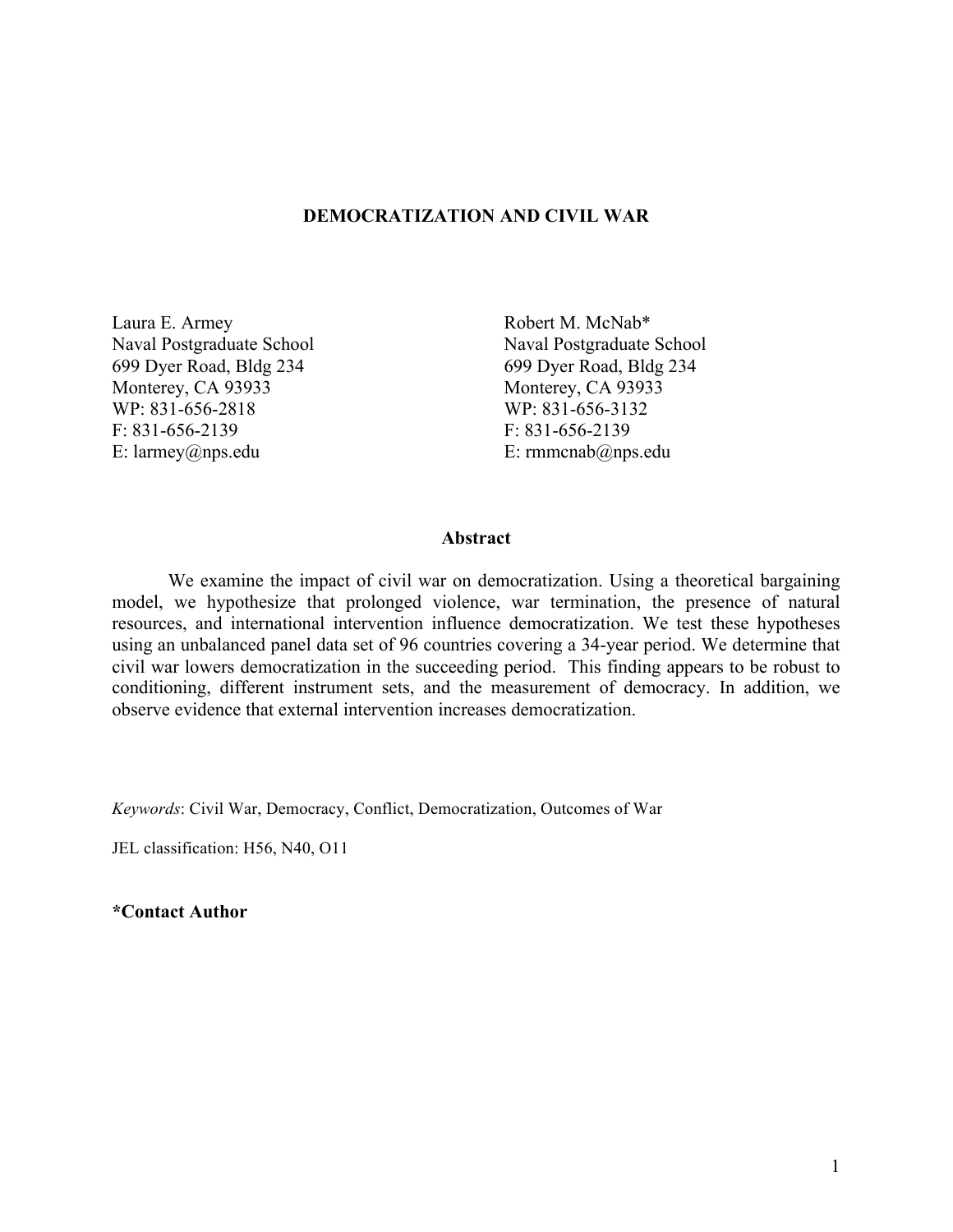#### **1. INTRODUCTION**

 With the withdrawal of U.S. forces from Iraq at the end of 2011 and the ongoing reduction of international forces from Afghanistan, the question of whether democracy emerges post-conflict remains unclear. The fragile nature of democracy in Iraq and the inability to foster democratic governance in Afghanistan bring into question the efforts of the United States and its partners to build democratic systems in the aftermath of civil conflict. The literature on democratization suggests that the prospect of conflict encourages the emergence of democratization (Acemoglu & Robinson, 2005). After a civil war, however the likelihood of future conflict and political decay undoubtedly increases Still, while "turnarounds" in failing states are rare, they are more likely to occur in a post-war environment (Chauvet & Collier, 2009). Curiously, the literature is largely silent on whether civil war significantly alters the conditions that bring about democracy.

 This paper examines the influence of civil war on democratization. If civil war or its characteristics incentivize the emergence of democracy, then international institutions and parties to civil war are likely to have a keen interest in these incentives. Enhancing or attenuating these incentives may increase the likelihood of democratization. On the other hand, if civil war does not alter the likelihood of democracy's emergence, then this implies that the literature does not clearly portray the mechanisms of democratization. This finding would also suggest that much of the current effort to foster democracy in conflict-prone regions may be prone to failure.

 The remainder of this paper is structured as follows. In the next section, we briefly review the literature on the drivers of democratization. The third section develops the testable hypotheses, describes the data, and discusses the estimation methology. The fourth section of the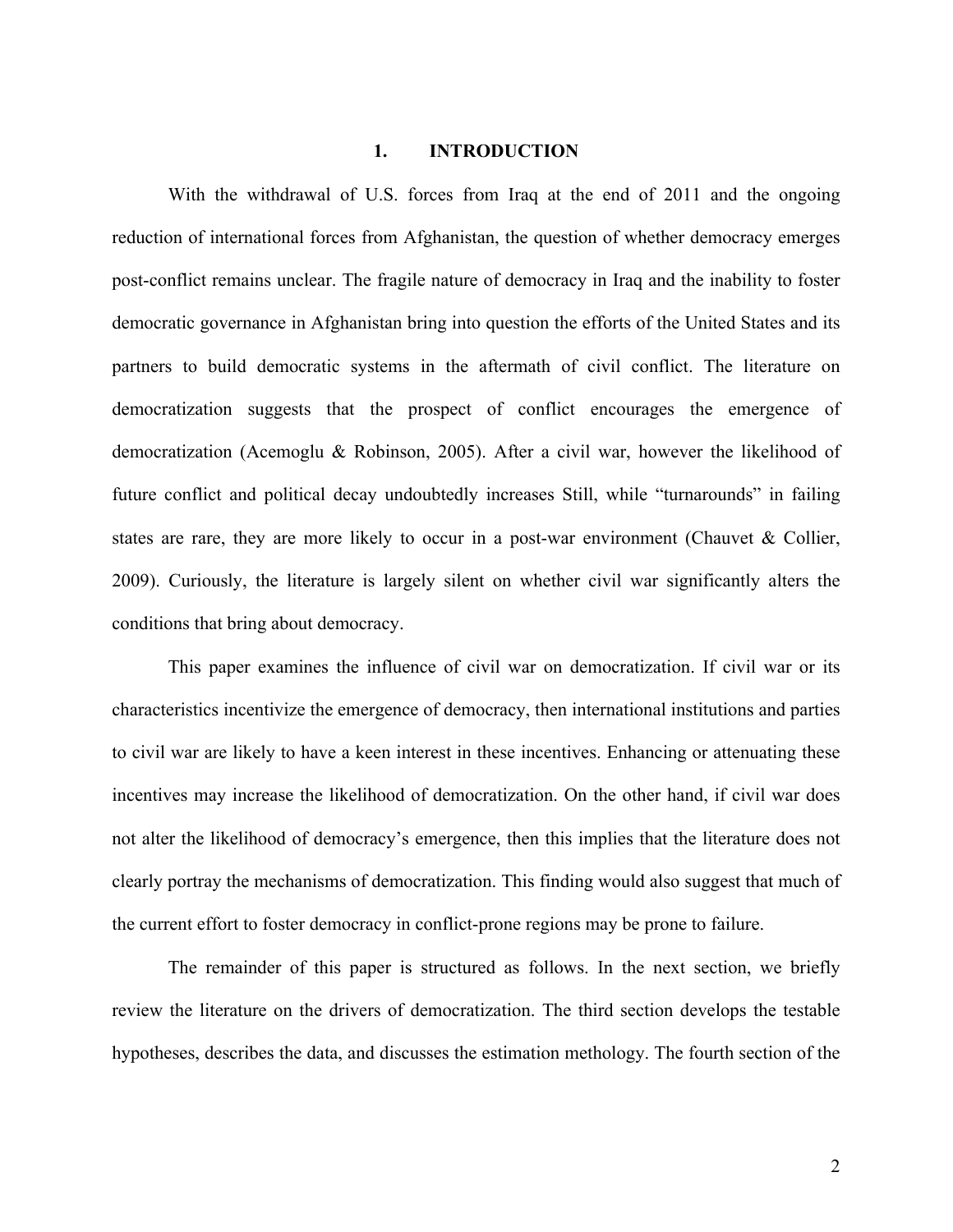paper presents and discusses the results. The last section concludes and offers advice on future research.

## **2. A BRIEF REVIEW OF THE LITERATURE**

In this section, we briefly review the literature on the determinants and outcomes associated with civil war and their impacts on democratization. Empirical evidence suggests that following civil wars, democracy appears to rebound, but post-war countries have less democratic trends than their peaceful counterparts(Chen, Loayza, & Reynal-Querol, 2008). They are also likely to suffer from enduring rivalries that promote continued conflict (Derouen & Bercovitch, 2008). Civil war, simply put, appears to be a development trap (Collier, 2008; Collier & Hoeffler, 2004).

However, theory suggests that democracy may arise as a compromise to prevent and settle wars. The economic costs of conflict may encourage parties to democratize (Rosendorff, 2001). Protracted conflicts may result in the realization that neither side is likely to prevail and that the benefits of peace outweigh the benefits of continued conflict (Jensen & Wantchekon, 2004; Wantchekon, 2004). Democracies may also be attractive given their relative performance to autocracies over time (Gleditsch, 2002). Democratic governance, while imperfect, is relatively efficient and effective when compared to other forms of governance (Sen, 2000) and appears to be growth enhancing (Perotti, 1996).

Although little empirical evidence is available to suggest whether war impacts democratization, studies of post war samples have suggested that if a conflict ends with military victory, democratization is less likely to occur (Gurses & Mason, 2008; Joshi, 2010). Significant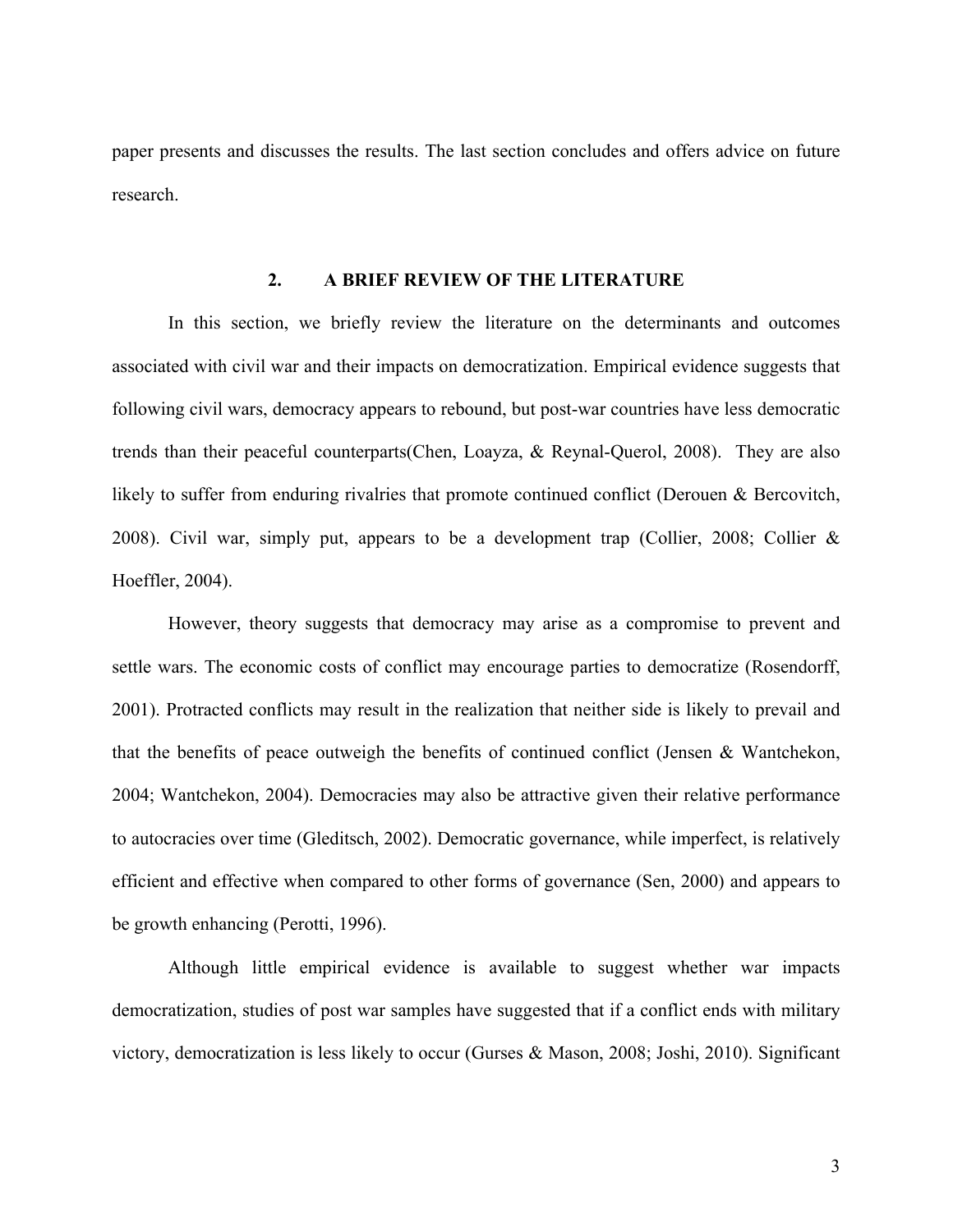endowments of natural resources also appear to lower the prospects for democratization (Aslaksen, 2010; Epstein, Bates, Goldstone, Kristensen, & O'Halloran, 2006; Ross, 2006) Resource-rich societies have fewer incentives to distribute power to stakeholders and higher levels of inequality; both of which appear to inhibit democratization (Karl, 1999; Rosendorff, 2001). Still others have argued that natural resource endowments may stabilize existing democratic regimes (Gurses, 2011).

External intervention in civil wars may also influence democratization by allowing for the formation of credible commitments (Fortna, 2004; Walter, 2001). UN intervention appears to generate stable peace and democracy in non-identity wars (Doyle & Sambanis, 2000). UN intervention may also accelerate the occurrence of democratic elections, although early elections may provide an incentive for the emergence of individuals and parties who favor a return to conflict (Brancati & Snyder, 2011; Hoddie & Hartzell, 2010; Joshi, 2010). This question is far from settled, however, as other studies have found that UN intervention has had no statistically significant impact on democratization (Fortna & Huang, 2009) and that intervention can prolong war (Cronin, 2010).

The choice of democracy index and empirical methodology may also significantly influence the conclusions with respect to the emergence (or lack thereof) of democracy. Most papers employ either the Freedom House measures of civil liberties and political rights or the Polity IV democracy score, each of which employs a different strategy for measuring democracy and naturally contains measurement error. Some researchers have used Ordinary Least Squares (OLS) or Tobit estimators to argue that a variety of factors including resource rents and war characteristics, significantly influence democratization (Collier & Hoeffler, 2004; Epstein et al.,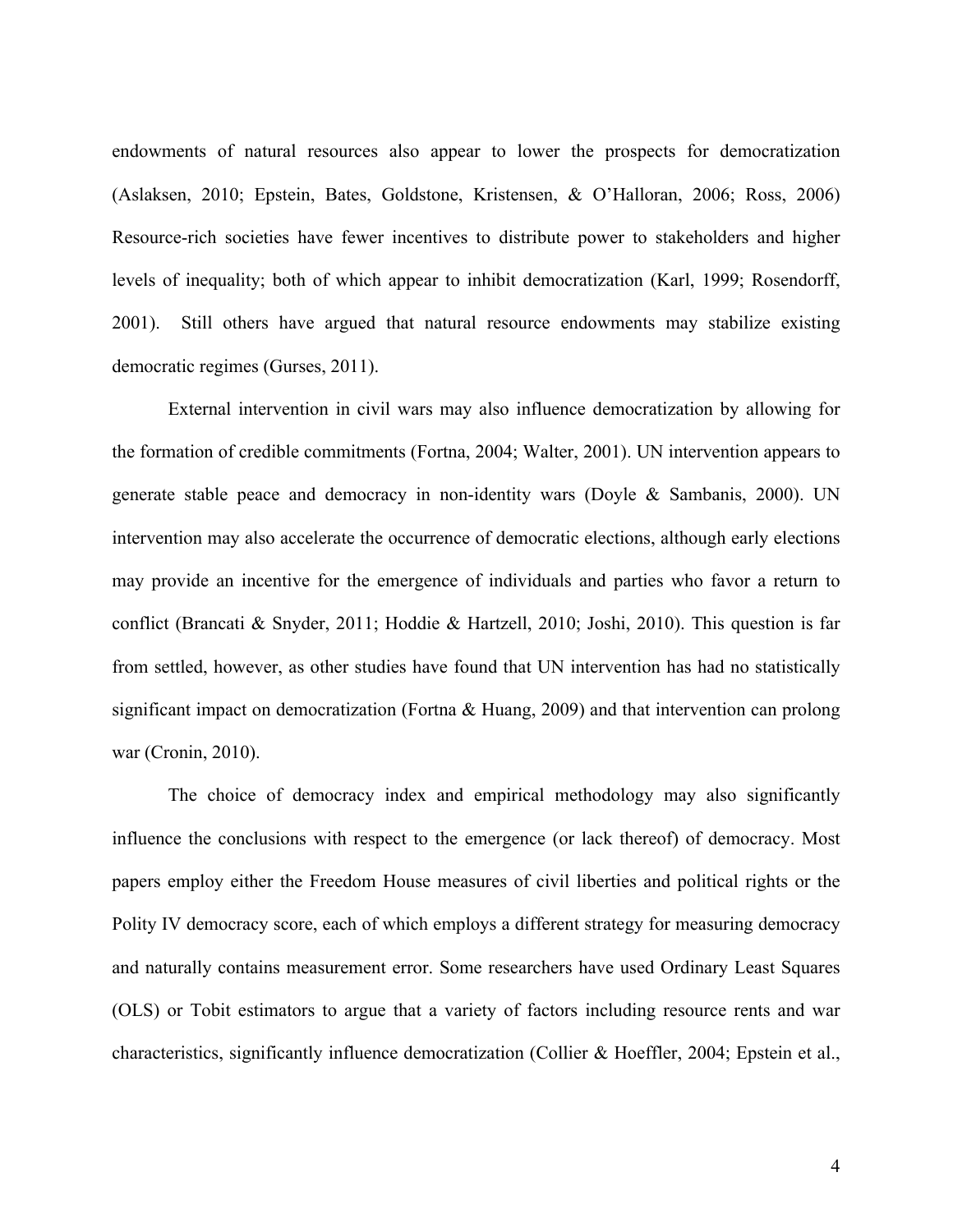2006; Fortna & Huang, 2009; Ross, 2001). These findings are subject to suspicion, however, due to the presence of country-specific effects and the persistence of democracy. When using a difference Generalized Method of Moments (GMM) estimator to control for these countryspecific effects and the persistence of the democracy (and other) variables, factors such as education, no longer appear to statistically significantly influence democratization ( Acemoglu, Johnson, Robinson, & Yared, 2008; Acemoglu, Johnson, Robinson, & Yared, 2005). More recently, an argument has emerged that, in small samples, the system GMM estimator is not only consistent but also relatively efficient to the difference GMM estimator with respect to empirical investigation of the determinants of democratization (Aslaksen, 2010; Castelló-Climent, 2008; Csordás & Ludwig, 2011; Heid, Langer, & Larch, 2012). These studies have found limited evidence for a statistically significant relationship between resource rents, education, economic growth, and democratization. We seek to build upon this empirical literature to examine the influence of civil war on democratization.

#### **3. THEORETICAL MODEL**

 The model appearing in this section stresses the outcomes of civil war and the competition between the government and the rebels for the populace. The populace, in accordance with current counter-insurgency doctrine is the 'center of gravity.' We rely on a theoretical framework that focuses on bargaining between the government, the rebels, and the civilian populace. Any factor that positively influences popular participation in violence increases the willingness of the government to offer concessions for its mitigation (Collier, 2008; Collier & Hoeffler, 2004). This result suggests that as the costs of war increase, each side may be willing to compromise to limit further popular participation.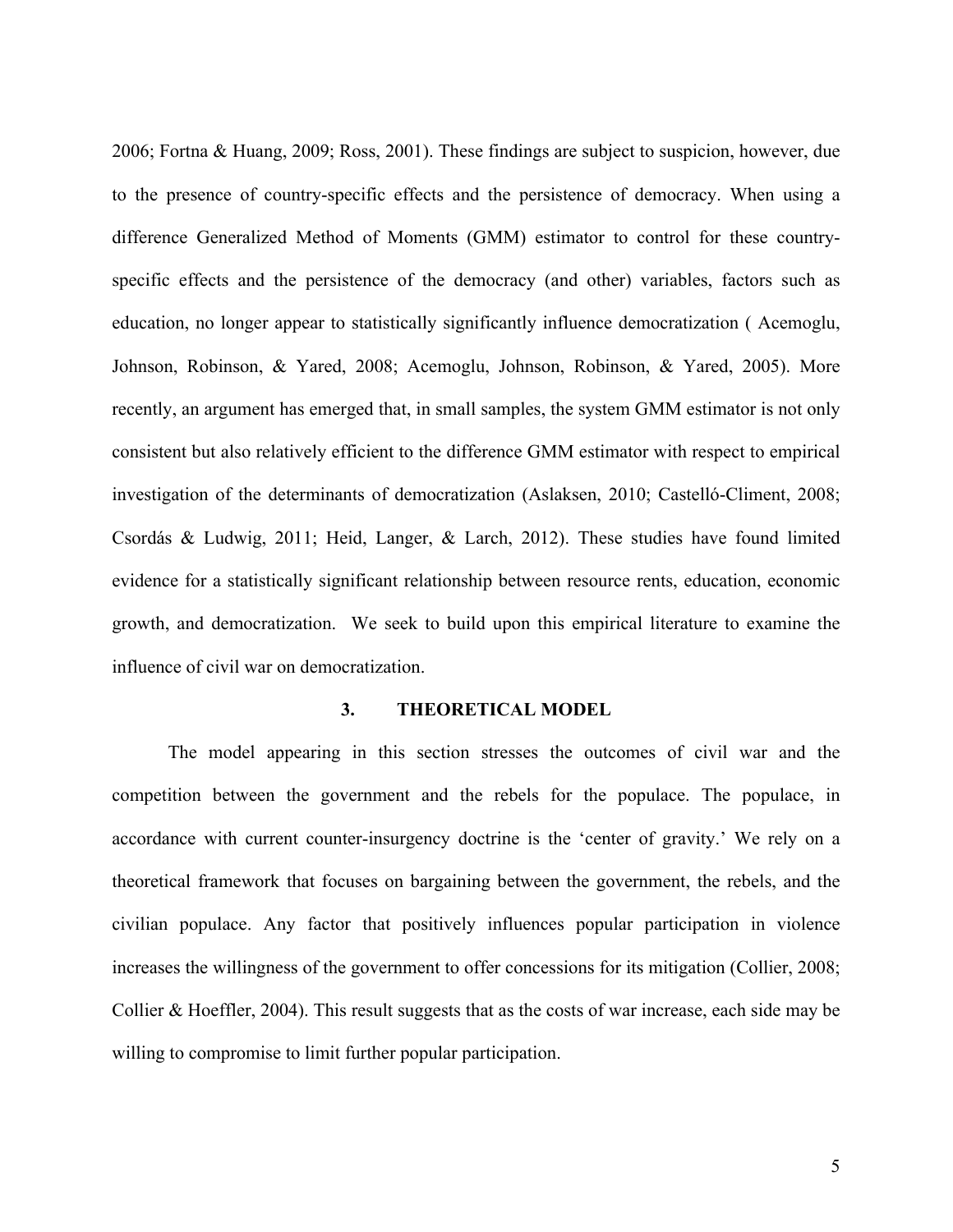Following Arena & Hardt (2011), the government, *G*, and rebels, *R,* are engaged in conflict. *G* can offer concessions,  $x \in [0,1]$ , to *R*. If *R* accepts *x*, the war ends and *G* receives 1-*x* while *R* receives *x*. The populace, *P*, which we assume is not engaged in the conflict, receives the value of the pre-conflict status quo*, q*, minus the loss of utility resulting from conflict ξ, where ξ  $\in (0,1]$ .

 If *R* rejects *x*, the conflict continues. As Arena & Hardt (2011) argue, *R* may reject *x* because it views *x* as low relative to *G*'s capacity to increase *x* or because *R* believes that continuing to fight may result in higher economic benefits. *R* may thus decide to offer,  $y \in [0,1]$ , to *P*, so that some portion of *P* takes up arms in support of *R*. We assume that the precise proportion of *P* taking up arms is equal to *y*, so that  $(1-y)$  remains on the sidelines of the ongoing conflict.

Let *w* be the share of the good in conflict that *R* expects to obtain from *G* through continued conflict, where *w* is assumed to depend on the relative strength of *R* and *G*. When *P* rejects *R's* offer of *y*, then *R* expects to acquire  $w = r/(r+g)$  where  $r>0$  and  $g>0$  are expressions of *R's* and *G's* strength, respectively. If *P* accepts *R's* offer, then *R* expects to acquire *z*   $=$  $(r+y)/(r+y+g)$  where *R* retains *z*(*l*-*y*) and *P* obtains *zy* for its support of *R*.

Let  $c_g$ ,  $c_r$ , and  $c_p$  be the costs to *G*, *R*, and *P* of conflict where  $c \in (0,1]$  and is fixed for each of the parties to the conflict. If *P* accepts *R's* offer of *y*, then *G's* payout is  $1 - z - c_g$  else 1 $w$  - c<sub>g</sub>. For *R*, *P*'s acceptance results in a payout of  $z(1-y)$ -  $c_r$ ; otherwise  $w$ -  $c_r$ . Finally, from *P*'s perspective, if *P* does not accept *y*, then *P*'s payout is equal to *q -* ξ. On the other hand, if *P* accepts *y*, then a portion of *P* supports *R*, and the payout changes to  $y(q - \xi) + (1 - y)(z - c_p)$ .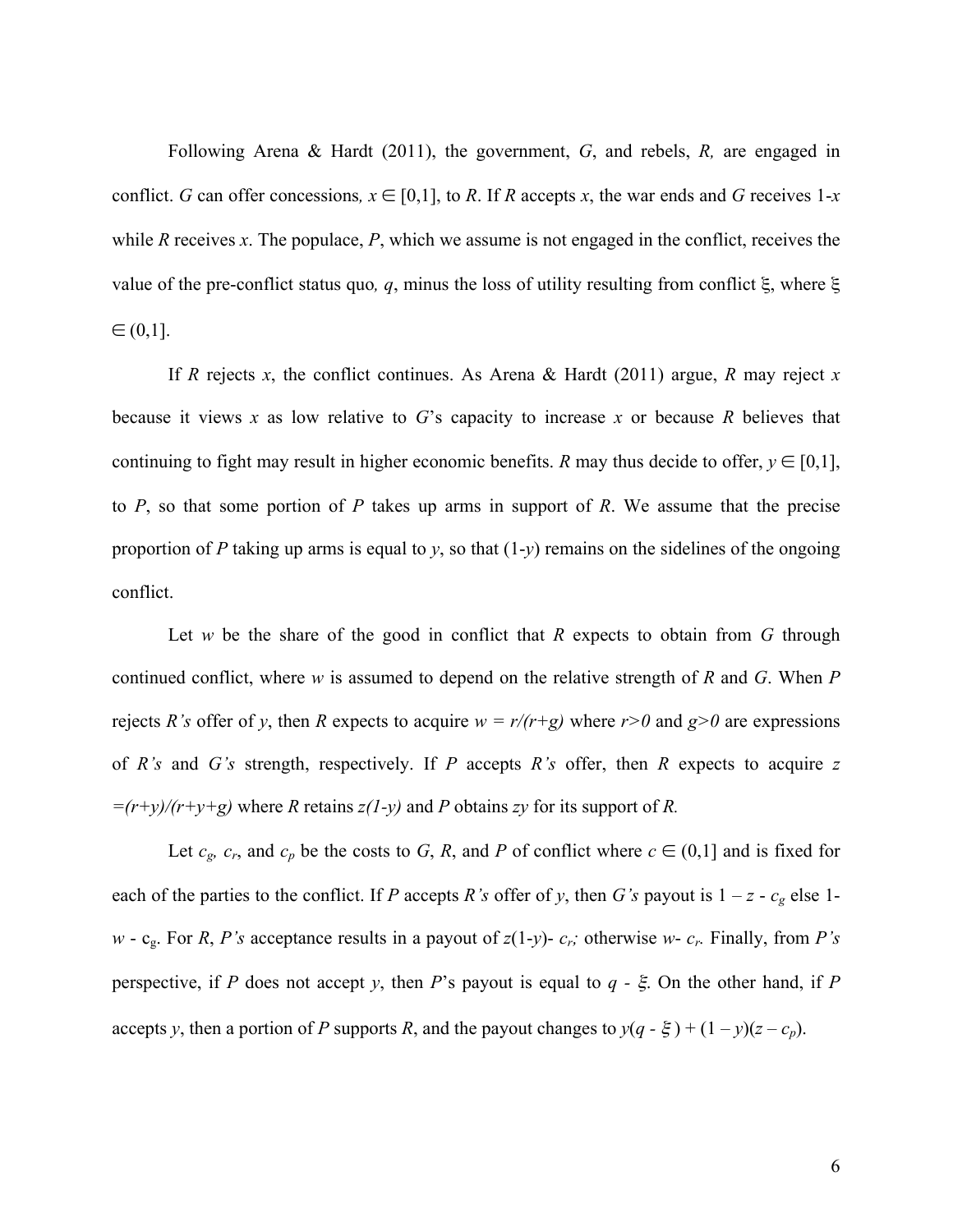*P* will not accept *R's* offer of any amount if *P* is satisfied with the status quo (Arena & Hardt, 2011; Collier & Hoeffler, 2005). Conversely, as the status quo worsens, we would expect popular support for a rebellion to increase. How, then, does civil war affect this outcome? War occurs because a democratic solution was untenable to the parties and they were willing to bear the cost of war. War substitutes for peaceful democratic competition. The termination of war suggests that the cost of war has grown too significant (resource exhaustion) or that one party triumphed over the other (military victory). A potential method of sharing the benefits of ending a conflict would be democratic governance; else there would be an incentive for one or more of the parties to continue warfare. On the other hand, the end of conflict could increase the capacity of *G*, lowering the incentive for *R* to rebel over time, and negatively affect democracy.

*Hypothesis 1: All else being equal, the termination of a civil war has a statistically significant impact on democratization in the succeeding period* 

How, then, do the characteristics of civil war potentially affect this outcome? A potential method of sharing the benefits of ending a conflict would be democratic governance; else there would be an incentive for one or more of the parties to continue warfare. Democratization could also increase the capacity of *G*, lowering the incentive for *R* to rebel over time. How, then, does civil war affect this outcome? We would expect that protracted war which would cause the value of w to diminish, and war without a clear winner where the costs of continued conflict appear high and should increase the preference a resolution that would ameliorate the continued costs of war.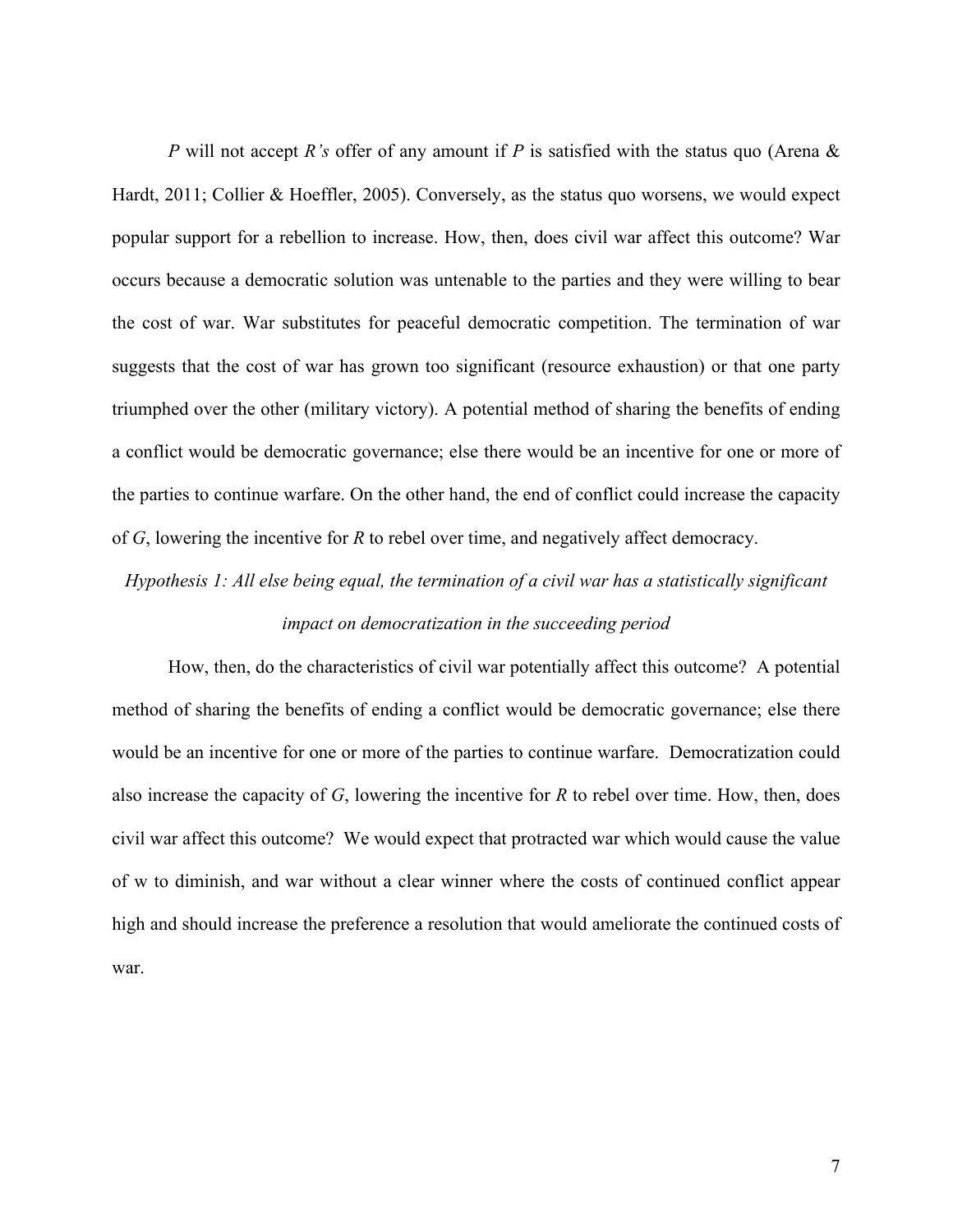*Hypothesis 2a: All else being equal, a war that ends with no clear victor has a statistically significant impact on democratization in the succeeding period* 

*Hypothesis 2b: All else being equal, the termination of a protracted conflict has a statistically significant impact on democratization in the succeeding period* 

From the perspective of this paper (and the literature), *r* and *g* are also important in that they are measures of the ability of *R* and *G* to continue conflict. If *G* but not *R*, for example, has access to natural resources*,* then the capacity of *G* to wage war would be relatively higher than in the instance where neither or both had access to natural resources (and vice versa). This suggests that the presence of natural resources may influence the willingness of the parties to avoid conflict by setting aside their differences and settling disputes in a democratic manner.

*Hypothesis 3: All else being equal, an increase in the endowment of natural resources has a statistically significant impact on democratization in the succeeding period.* 

Finally, could outside intervention influence conflict and democratization? An outside party could strengthen *G* or *R*, and reduce costs to *P* of conflict. Many Non-Governmental Organizations (NGOs) that operate in conflict zones have an explicit mission of providing aid to non-combatants, reducing the scourge of war. Outsiders, either unwittingly, or because of conflicting objectives, can undermine state capacity, or they can encourage power sharing through investments in state capacity (McBride, Milante, & Skaperdas, 2011). The displacement of state capacity is obvious in Afghanistan where foreign nations provide 'advice' to important ministries, but interviews suggest that the foreign nations are actually conducting day-to-day operations.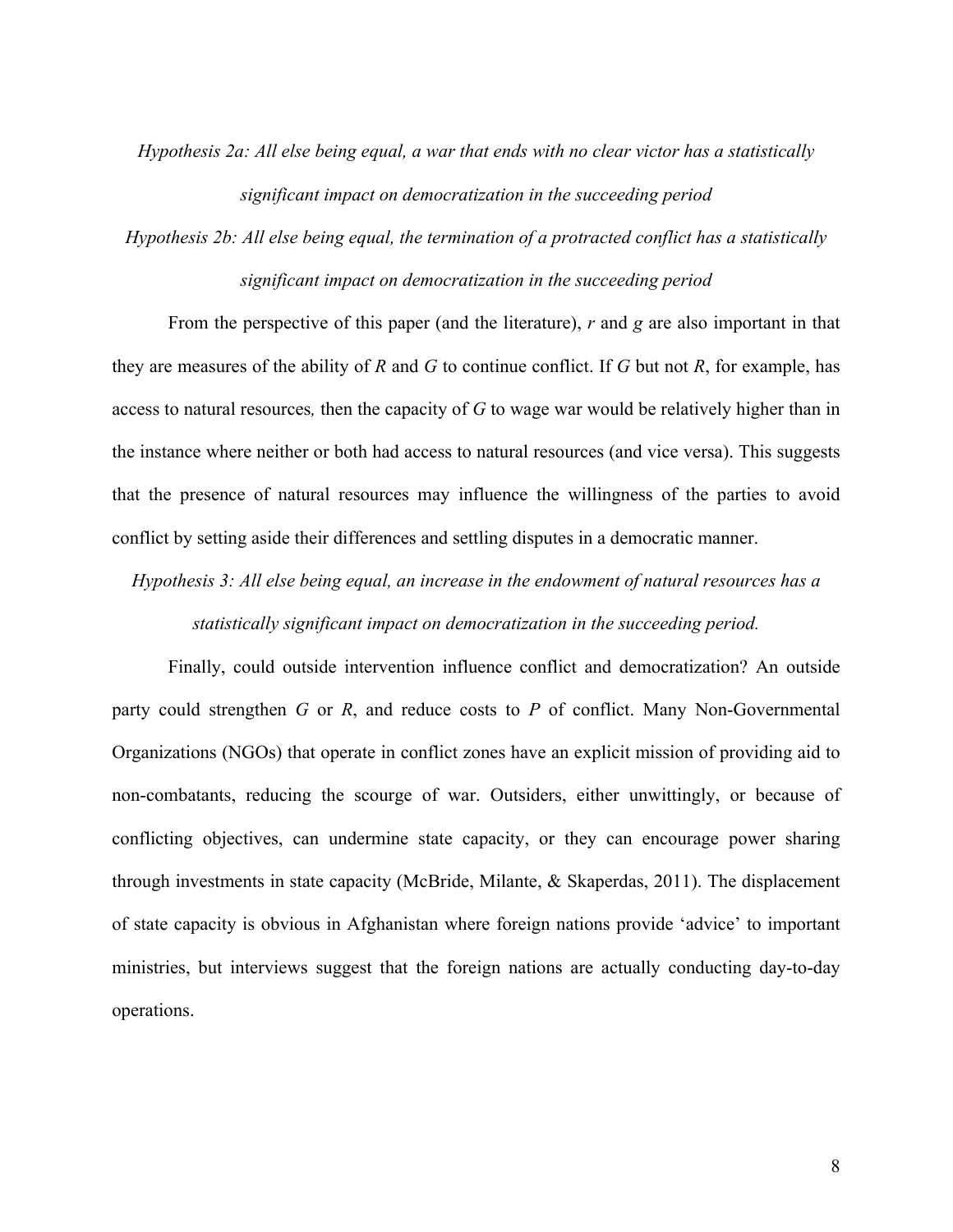*Hypothesis 4: All else being equal, multi-lateral intervention influences democratization in the* 

*succeeding period.* 

## **4. EMPIRICAL ANALYSIS**

We now turn to examining the empirical supportfor each of these hypotheses. To do so, we employ a panel data set of developing and developed countries to explore this relationship.

4.1 Data and Model Specification

One common problem in cross-country studies of democratization is how to properly measure the extent of democratization. Democratization is a complex process involving many public and private institutions and we readily acknowledge that any measure of democratization is likely to be imperfect. Ideally, we would construct a panel data set of civil and political institutions to effectively quantify the democratically oriented activities of society. This would demand not only significant knowledge about formal institutions but also informal institutions. Constructing such a panel data set would require information not only on the political, administrative, and fiscal operation of the central government but also about subnational governments. Unfortunately, we cannot readily address these issues with the available data. We are left with the standard, albeit imperfect, measures of democratization.

Several measures of democracy, not surprisingly, are available. The Freedom House, for example, constructs measures of civil and political rights, which we can use to construct a composite measure of democracy. Violent conflict is included in the calculation of both of these scores (it reduces democracy in both cases) biasing the measurement of democracy downward during conflict and upwards post-conflict. Unfortunately, the components of the Freedom House measures are not readily available and we are unable to decompose these measures net of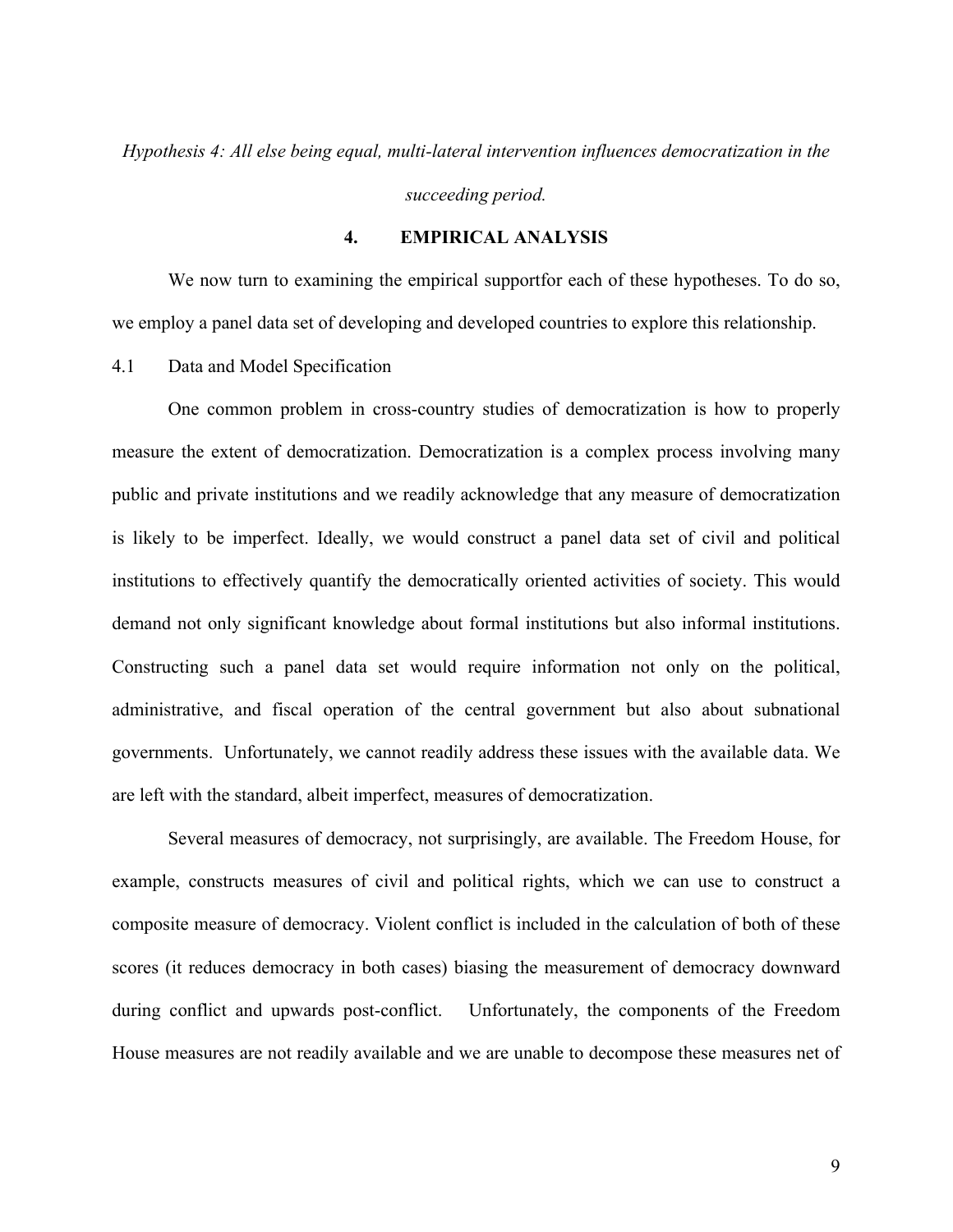conflict. We can, however, examine the components of the Polity IV measures of democracy and autocracy. We construct the POLITY score by subtracting the measure of autocracy from the measure of democracy; however, two components contain conflict as criteria to determine the POLITY score (Vreeland, 2008). We subtract the *Regulation of Participation* and *Competitiveness of Participation* components of the democracy score as these measures include aspects of conflict. To examine the robustness of our results to alternative specifications, we compare our constructed measure of democratization to that reported in the Polity IV database.

To build our final data set, we draw data on Gross Domestic Product (GDP) from the Penn World Tables (Heston, Summers, & Aten, 2011); population and other socio-economic data from the World Development Indicators (2011), the Correlates of War dataset, and peacekeeping data from the United Nations and (Csordás & Ludwig, 2011). We construct a measure of natural resource rents per capita and oil rents per capita. We employ this measure rather than the more traditional measure of resource rents or exports as a proportion of GDP. Warresults in the disruption of economic activity, thus resource rents as a proportion of GDP may in fact increase during conflict. We, do test for robustness using both of these more traditional measure of resource wealth, which have been linked to lower economic growth, the onset of civil war, and lower levels of democracy (Collier & Hoeffler, 2004; Ross, 2006; Sachs & Warner, 1999, 2001).

For each country in the sample, we have potentially one observation for each of the subperiods (1970-1974, 1975-1979, 1980-1984, 1985-1989, 1990-1994, 1995-1999, 2000-2004) (Acemoglu et al., 2005; Castelló-Climent, 2008; Collier & Hoeffler, 2004). The annual data are noisy and we are concerned that using them may result in spurious correlations. Second, we seek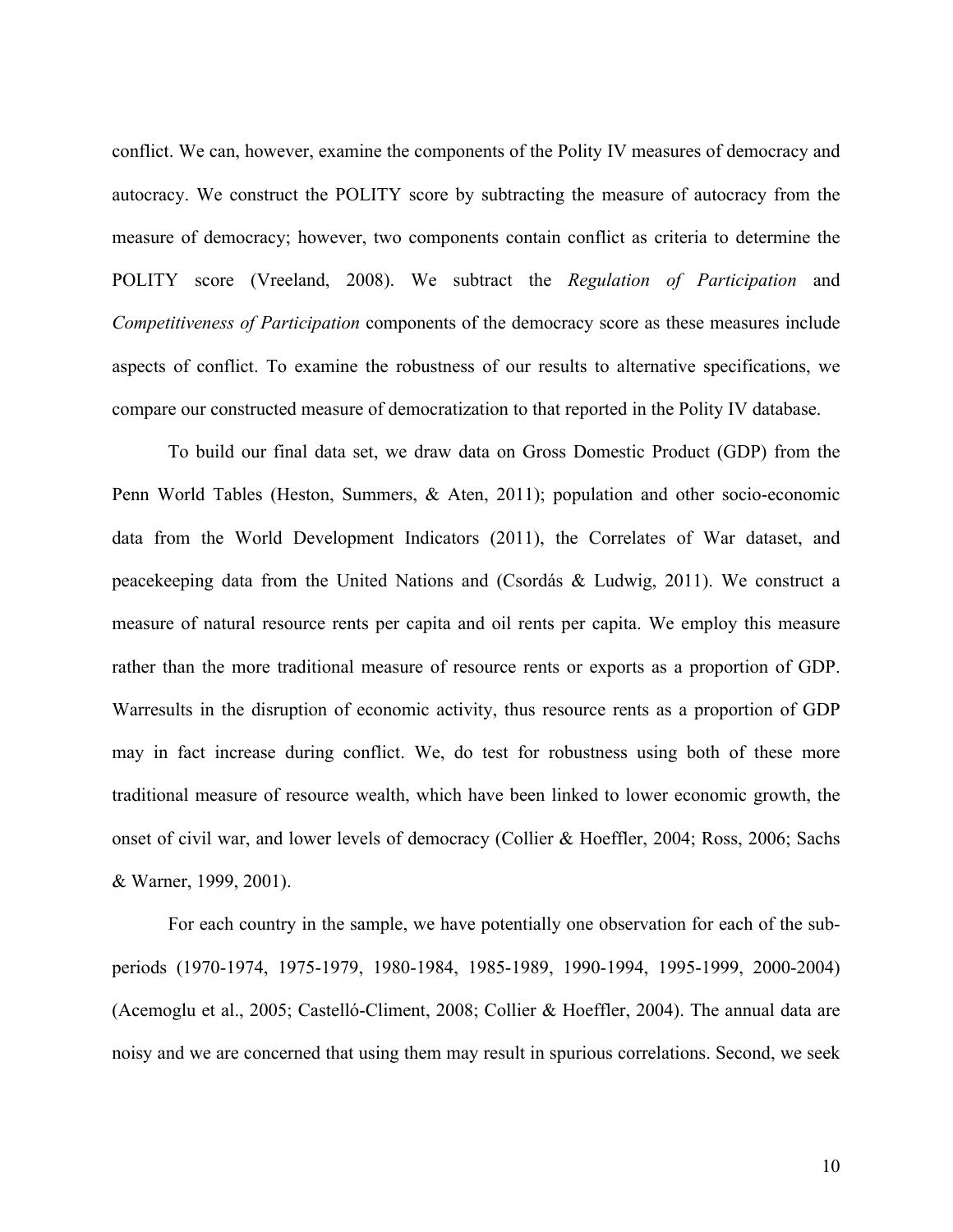to avoid short-term fluctuations and focus on changes in the variables across time (Fortna & Huang, 2009). We also investigate whether the results are robust to alternative measures of democracy, estimators, control variables, and instrument size (Jensen & Wantchekon, 2004; Roodman, 2008; Wantchekon, 2004). Combining the Polity data with data extracted from other sources results in a dataset of 620 observations. The final panel data set is unbalanced and covers 96 countries from 1970 to 2004. Table 1 defines the variables used in the empirical model and their sources. Tables 2 and 3 present descriptive statistics of these variables, the sample countries, and time periods, respectively.

Tables 1-3 here

 We define the dependent variable, *Democracy*, as the Polity IV score for democracy net of the *Regulation of Participation* and *Competitiveness of Participation* components of the democracy score.. For robustness we define *Democracy-Alternate* as the Freedom House measure of democracy. Following the Correlates of War database (Sarkees & Wayman, 2010), we define war as a dummy variable that is equal to one if a war starts or is ongoing in a period; 0 otherwise. The end of conflict (*War End*) is also a dummy variable, coded 1 if a war ends in the period; 0 otherwise. Likewise, we create dummy variables to capture a rebel victory (*Rebel Win)*, United Nation's military intervention (*U.N. Intervention*), and a count variable to capture the duration of the conflict in years at its conclusion (*Duration*). A matrix *X* of control variables includes population, population density, GDP per capita, natural resource endowments, and openness to international trade (Gleditsch, 2002; Levine & Renelt, 1992).

We employ the following estimation strategy to estimate the impact of civil war on democratization.

11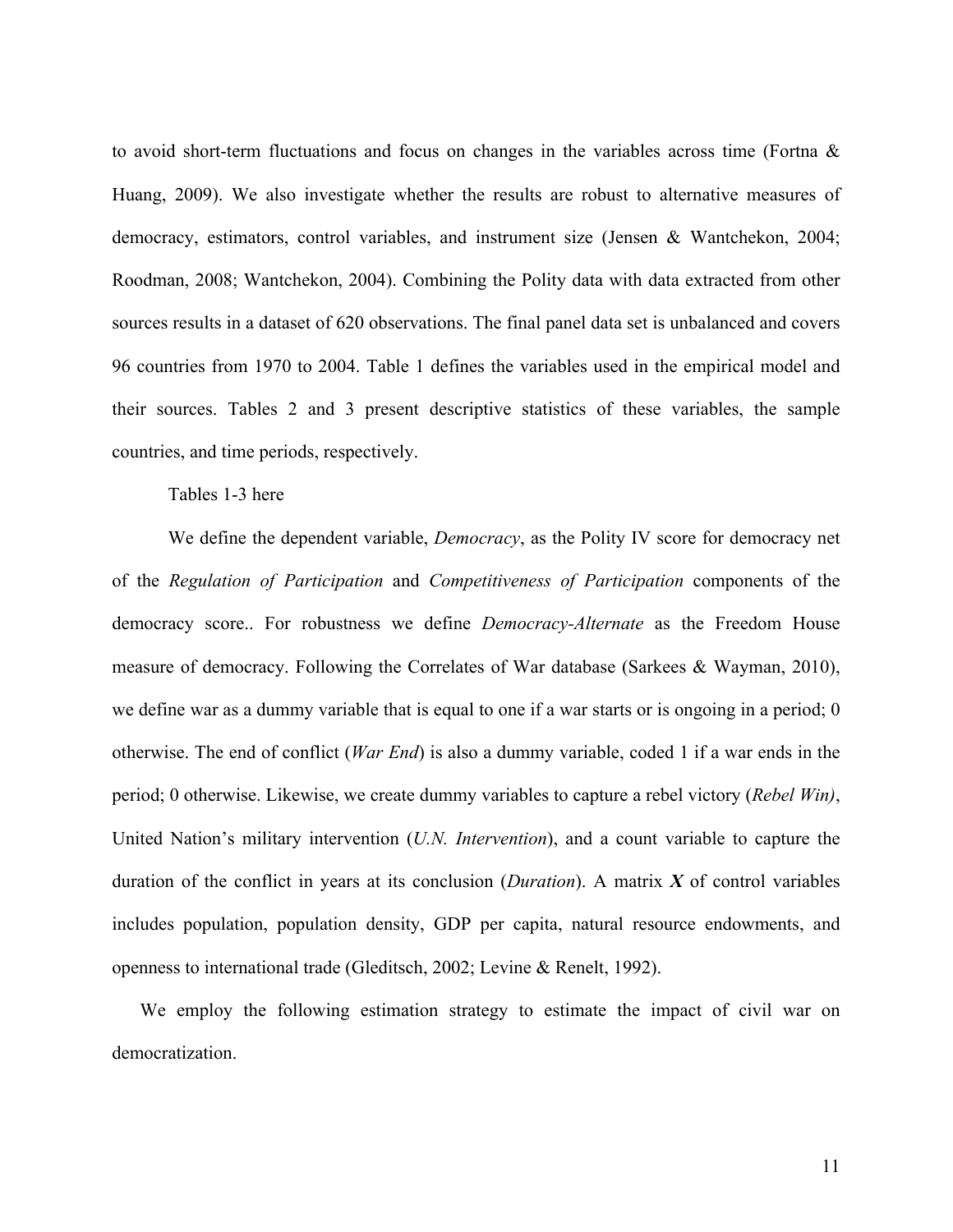| Democracy <sub>i,t</sub> = $\alpha_0$ + $\beta$ Democracy <sub>i,t-1</sub> + $\tau w_{i,t-k}$ + $\gamma X_{i,t-k}$ + $c_i$ + $\lambda_t$ + $u_{i,t}$ |  |
|------------------------------------------------------------------------------------------------------------------------------------------------------|--|
|------------------------------------------------------------------------------------------------------------------------------------------------------|--|

where  $c_i$  and  $\lambda_i$  denote the unobserved country and time effects. The subscripts *i, k,* and *t* denote country, lags, and time period, respectively. The binary indicator, *w,* indicates whether a war has ended. The coefficient  $\tau$  captures the treament effect of interest. We assume that the error term  $u_{i,t}$  follows a random walk. The error components' specification accounts for time-invariant characteristics that may influence the development of democracy, to include colonial hertitage, geographical location, and cultural characteristics, among others. The specification also accounts for unobservable global trends that may also influence the development of democracy.

## 4.2 Econometric Issues:

We replicate and extend the existing literature on the relationship between civil wars and democracy. We first present results from a pooled Ordinary Least Squares (OLS), Fixed Effects (FE), and Fixed Effects model with an Autoregressive Process of order 1 disturbance (FE AR(1)). We note that the pooled OLS model explicitly assumes that the country-specific effects are equal to zero and, in the presence of persistent effects, is inconsistent. We then present the FE and FE AR(1) estimates. We note that both error components' estimators preclude the use of several time-invariant variables used in previous literature.<sup>1</sup> We must make caveats, however, to employ the FE estimator. First, the policy indicator  $(w)$  must be strictly exogenous to the  $u_{it}$  else the FE estimator is inconsistent. If the policy assignment changes in reaction to past outcomes on  $y_{it}$ , then it violates strict exogeneity. In cases where  $w_{it} = 1$  whenever  $w_{it} = 1$  for  $r \leq t$ , strict exogeneity is usually a reasonable assumption, however, this implies that once a war begins, it does not end or, conversely, that when there is no war at time *r*, there is no war at time *t*. Our interest lies in those cases where war in time *r* is succeeded by an end to conflict at time *t,* that is,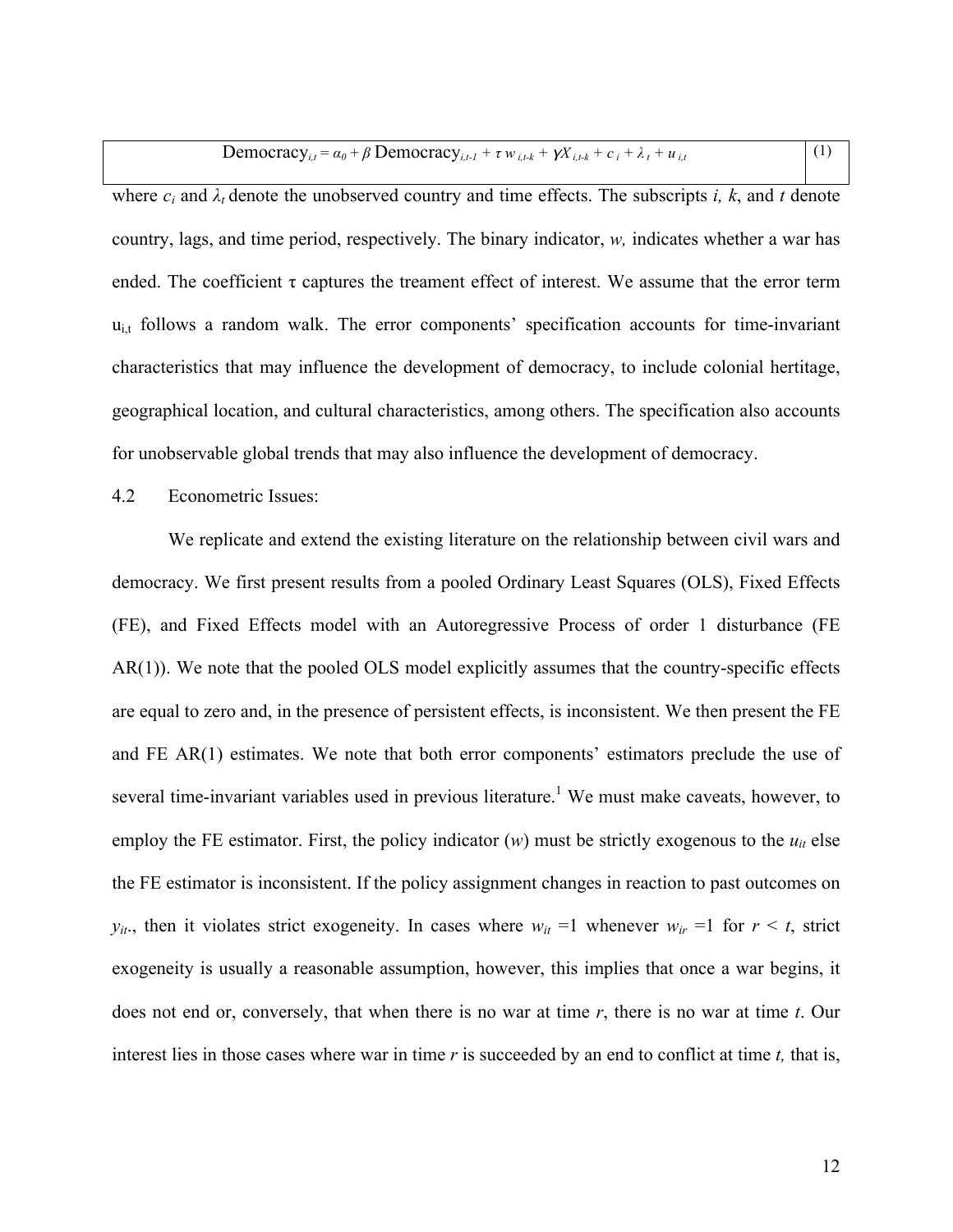the cases of  $w_{it} = 0$  that are preceded by  $w_{ir} = 1$ . We are thus concerned that the strict exogeneity assumption is violated, rendering the FE and FE AR(1) estimators inconsistent. We also note that the Within estimator may be biased and inconsistent in samples with large *N* and small *T* and the presence of a lagged dependent variable is mechanically correlated with the error term, violating its strict exogeneity (Perotti, 1996).

We are thus immediately confronted with significant econometric issues that, if left uncorrected, are likely to result in inconsistent and biased estimates. As democracy may slowly change over time, it is probable that the current level of democracy is dependent upon the level of democracy in the previous period. While there are significant variations in the level of democracy across countries, democracy is relatively stable within countries. Of the 96 countries in the sample, 26 experienced no change in the level of democracy throughout their sample period. Several authors have recently estimated dynamic models of the relationship between democracy and education, finding that the first period lagged level of democracy is statistically significant at the 1% level (Aslaksen, 2010; Epstein et al., 2006; Karl, 1999; Rosendorff, 2001; Ross, 2006). The individual effects, characterizing the heterogeneity among countries, are a second source of persistence over time. Finally, we are concerned that some of the traditional determinants of democracy, to include GDP per capita, are endogenous. Previous explorations of the determinants of democracy that do not take these potential econometric issues into account are likely to be suspect, due to the inconsistent nature of their estimators.

 One response to these concerns, the difference GMM estimator that (Arellano & Bond, 1991) propose, is a consistent and possibly efficient estimator in the presence of a lagged dependent variable and significant individual effects. Essentially, it uses all available lagged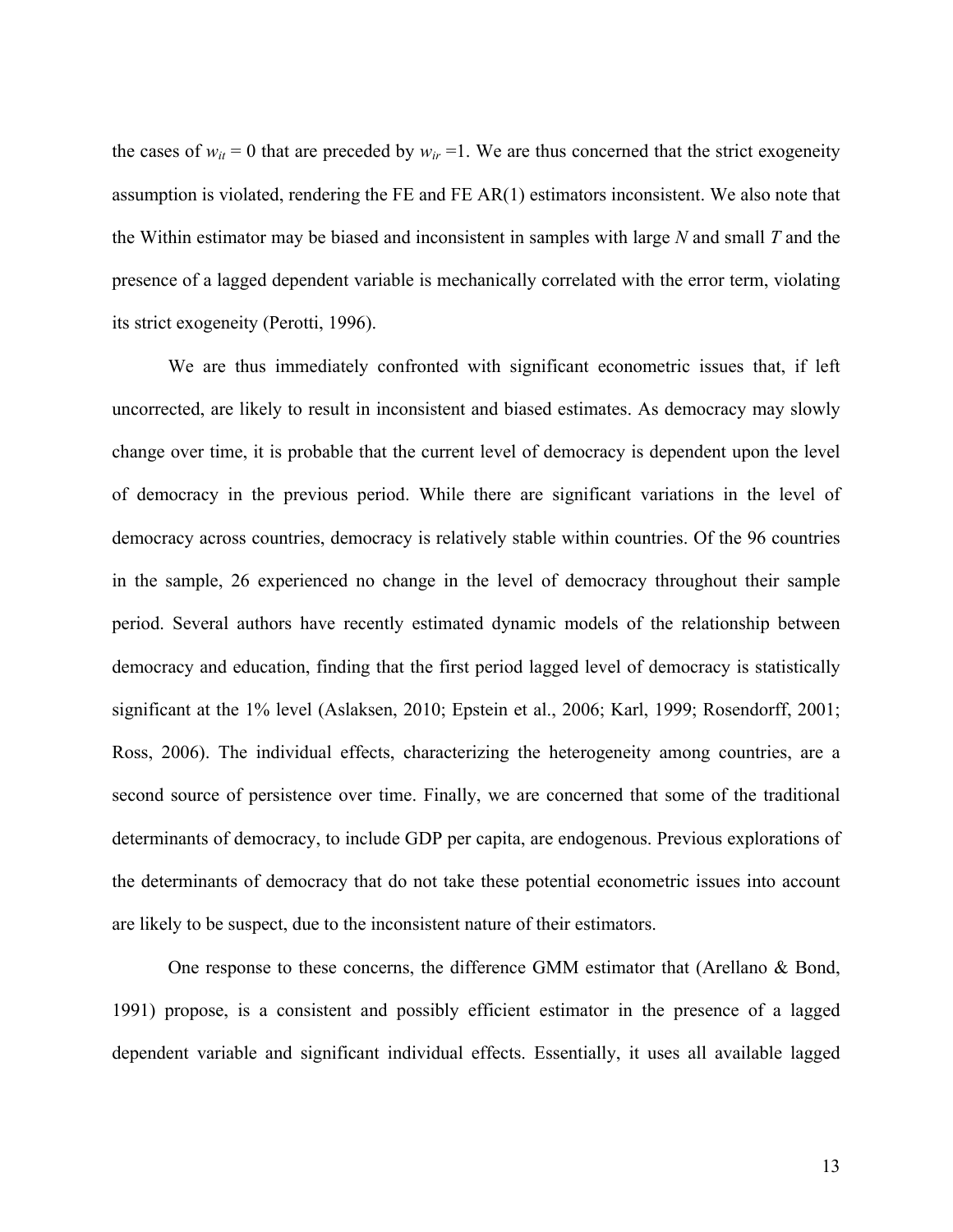levels of the dependent variable as instruments for the lagged difference of the dependent variable as well as any other potentially endogenous variables, beginning with the second lag. While theoretically valid, the Arellano-Bond procedure can lead to many instruments and loss of precision. The persistence in the levels of education, oil, and democracy may account for the insignificant relationships in much of the literature employing fixed effects and various difference estimators (Aslaksen, 2010). The Arellano-Bond and Anderson-Hsiao estimators may also be ineffective because levels may not be good instruments for differences (Fortna, 2004; Walter, 2001); instead, differences may be a superior instrument for the levels (Brancati & Snyder, 2011; Doyle & Sambanis, 2000; Hoddie & Hartzell, 2010; Joshi, 2010) .

We estimate a system-GMM aimed at controlling for potential endogeneity of the democracy variable (Cronin, 2010). We explicitly control for fixed time effects. The short *T* and persistent series, appear to support the extra moment conditions of the system GMM vice the difference GMM (Baltagi, 2008). The system GMM estimator should thus produce dramatic efficiency gains over the basic difference GMM as the persistence effect of the dependent variable grows (Blundell & Bond, 1998). We also use a two-step process and the Windmeijer corrected standard errors to address the problems of serial correlation and heteroscedasticity.<sup>2</sup> We test the validity of the moment conditions by using the Sargan test. We also test the hypothesis that the error term in the second order is not serially correlated and robustness of additional moment conditions with the Hansen difference test. Finally, we explore the sensitivity of our results to changes in the set of instruments (Roodman, 2008).

4.3 Empirical Results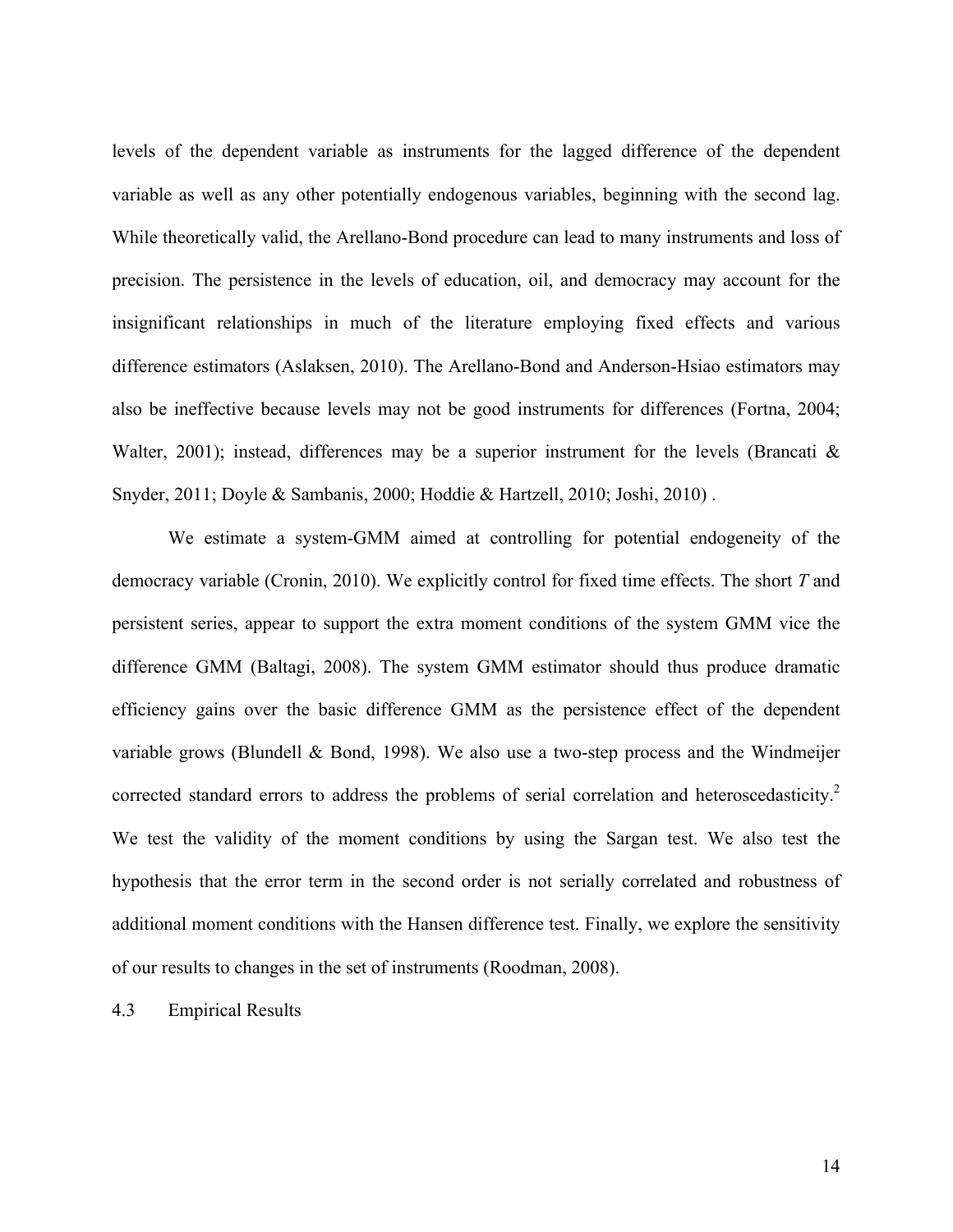We find that the end of a civil war statistically significantly negatively impacts the level of democracy in the succeeding period (Table 4). Our initial results suggest that the termination of a civil war reduces the adjusted Polity score in the succeeding period at the 5% level of significance. Following the literature, we present the results from the OLS, FE, and FE AR(1) estimators, which suggest that the end of a civil war negatively impacts democratization in the succeeding period. The OLS, FE, and FE AR(1) estimators with lagged dependent variables should provide the upper or lower bounds on the estimated coefficient of interest (Wooldridge, 2001), even though these estimators are inconsistent (Columns (1-4)). Turning to the system GMM estimates, the estimated coefficient for the termination of conflict is negatively and statistically significant. We find that this result is consistent whether we limit the instruments to the second-period lagged level or if we allow for all available lags of the instruments for democracy (Column 5). We also fail to reject the null hypothesis for whether the error term is second order serially correlated, whether we have over identified the model, and whether the instruments are exogenous.

Table 4 here

## 4.4 Robustness Checks

 We now turn to the question of whether the estimated coefficient for *War End* is statistically robust to the inclusion of additional explanatory variables and changes in the set of instruments. Our set of conditioning variables includes per-capita GDP, openness to international trade, and population, among others. System GMM may generate false results if the set of instruments is too large and Roodman (2008) recommends aggressively testing for sensitivity to reductions in the number of instruments; the literature often ignores this recommendation. We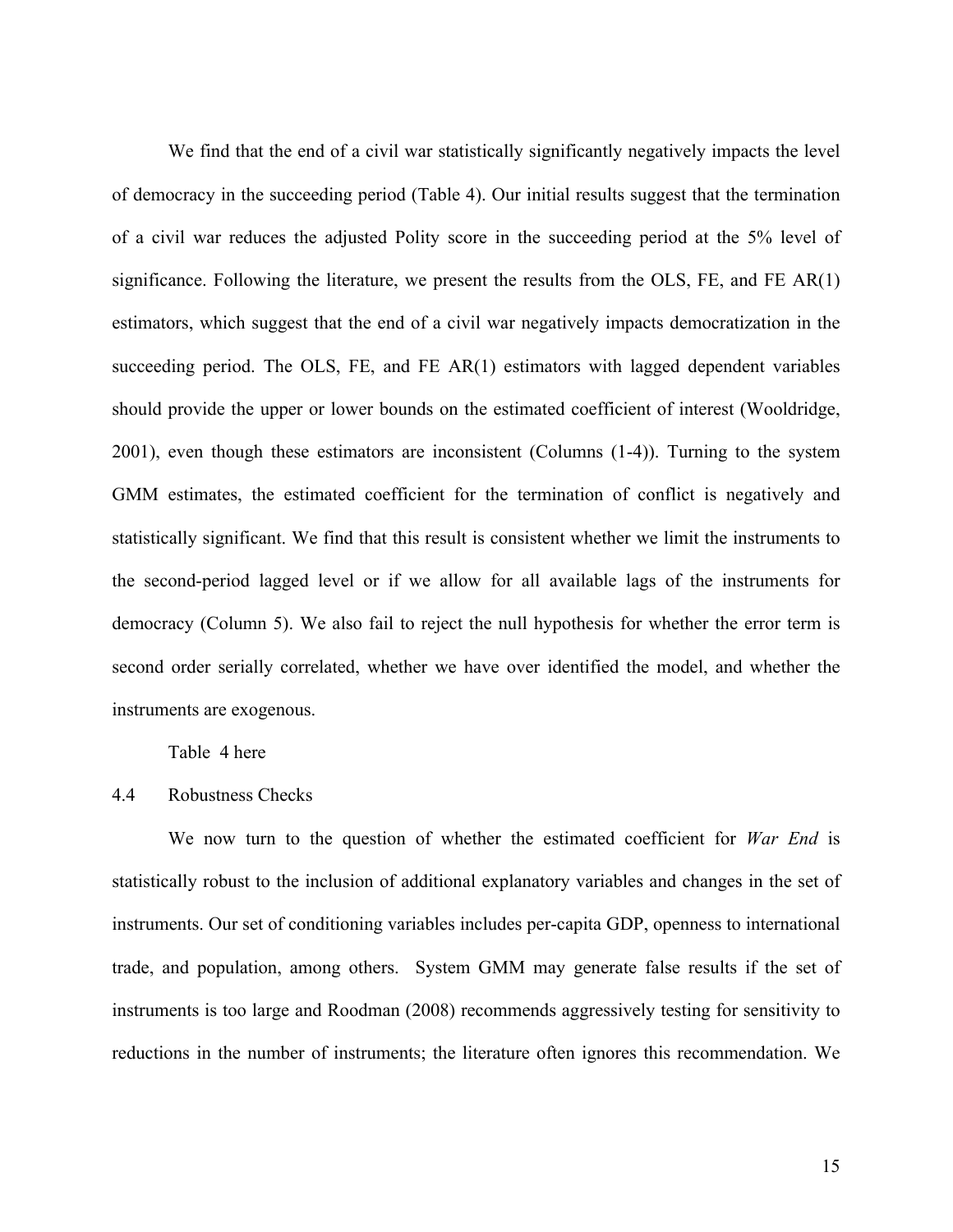thus err on the side of caution and validate results from the lower bound of using the secondperiod lagged level to all possible lags.<sup>3</sup>

 Table 5 reports the results for the set of estimations using the second period lagged levels as instruments for the first period differences. We instrument for the lagged levels of democracy, GDP per capita, openness to international trade, and resource rents as a share of GDP. Regardless of the set of instruments and additional conditioning variables, the estimated coefficient for lagged democracy remains statistically significant and negative. This result provides additional evidence that the termination of a civil war appears to induce a decline in the level of democracy in the succeeding period. We find scant evidence to corroborate significant impacts from these control variables as suggested by the literature. Our results cast doubt on the suggestion that countries experiencing civil war democratize for the same reasons as those unaffected by civil war (Fortna & Huang, 2009). Despite any impacts war may have on development, or that development may have on war, countries that have experienced war have lower subsequent levels of democratization. These findings are consistent when we expand the set of instruments up to the fourth lagged levels of the explanatory variables, where applicable (Column 10). $<sup>4</sup>$ </sup>

Table 5 here

## 4.5 Characteristics of Civil War

 Having determined whether the estimated coefficient for the end of civil war is statistically robust, we now turn to the question of whether the characteristics of civil war have a statistically significant impact on democracy. We explore whether the duration of a civil war, whether the war ends with a clear victor, and whether the rebels win the civil war, have an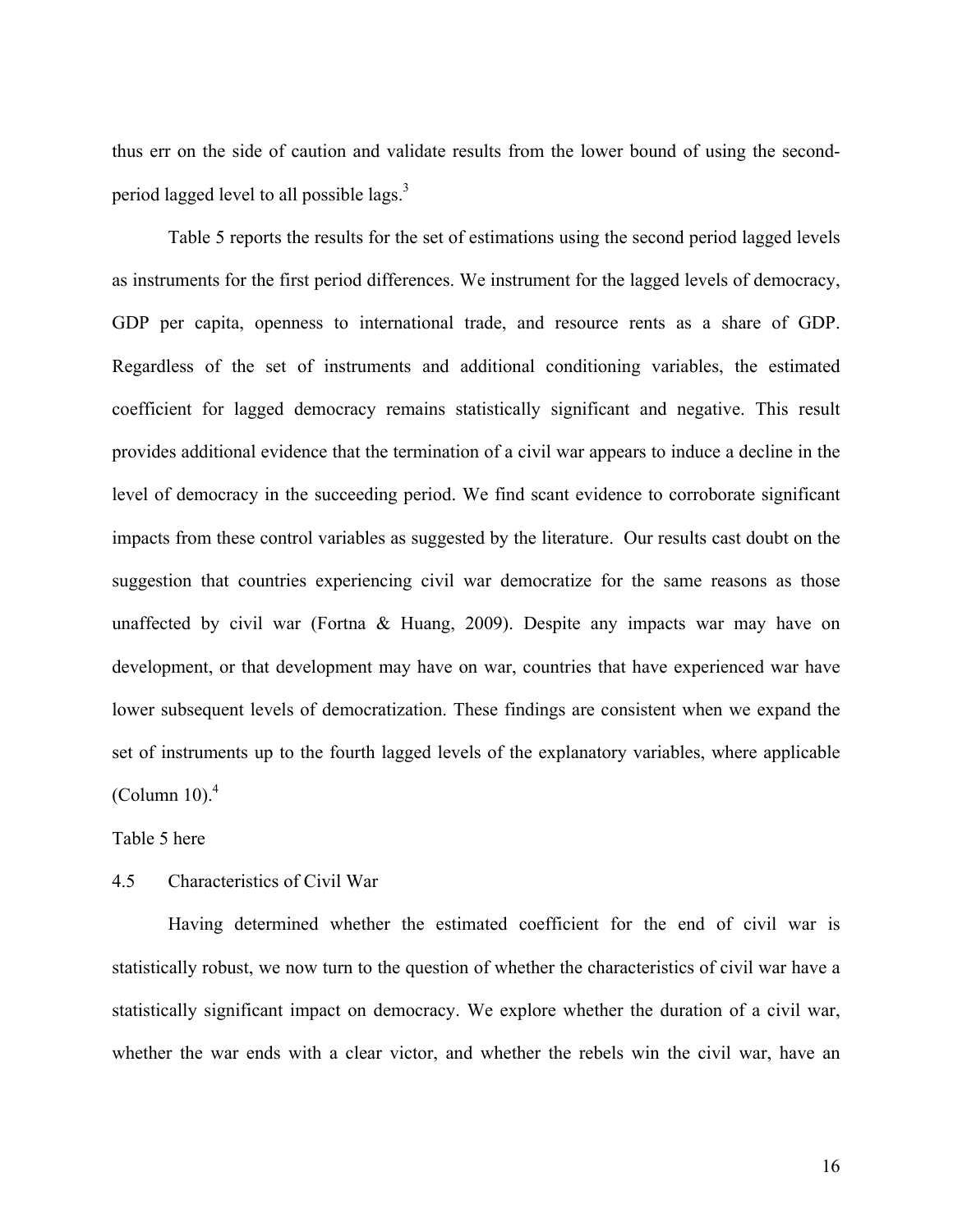impact on the level of democracy in the succeeding period. Also, we include UN intervention as a measure of external intervention, interacted with conflict termination. Lastly, we include education as a regressor in one of our models, as previous literature has argued that education significantly influences democratization, but because it is insignificant and reduces our sample size, we do not include it elsewhere. Table 6 presents the results of these estimations.

## Table 6 Here

 We fail to find empirical support for the hypothesis that the duration of civil war statistically influences democracy. The estimated coefficient for duration is insignificant in most specifications and is fragile with the inclusion of additional instruments. We do find stronger evidence that rebel victories and stalemates influence the succeeding level of democracy. Rebel victories may reduce the level of democracy in the succeeding period, although the estimated coefficient appears to be fragile to specification and sample choice. On the other hand, civil wars that end in a stalemate evidently have a positive, statistically significant, and robust influence on democratization in the succeeding period. UN intervention, similarly, shows consistently positive and statistically significant impacts on democratization. These findings suggest that the conditions under which a civil war ends are important indicators of a country's subsequent political development.

## 4.6 Alternative measures of democracy

 Lastly, we turn to the question of whether our measure of democracy influences the results above. We construct two alternative measures of democracy that range from 1979 to 2004. The first measure is the adjusted Polity IV democracy score. The second measure is derived from the Freedom House's measures of civil liberties and political rights. We normalize

17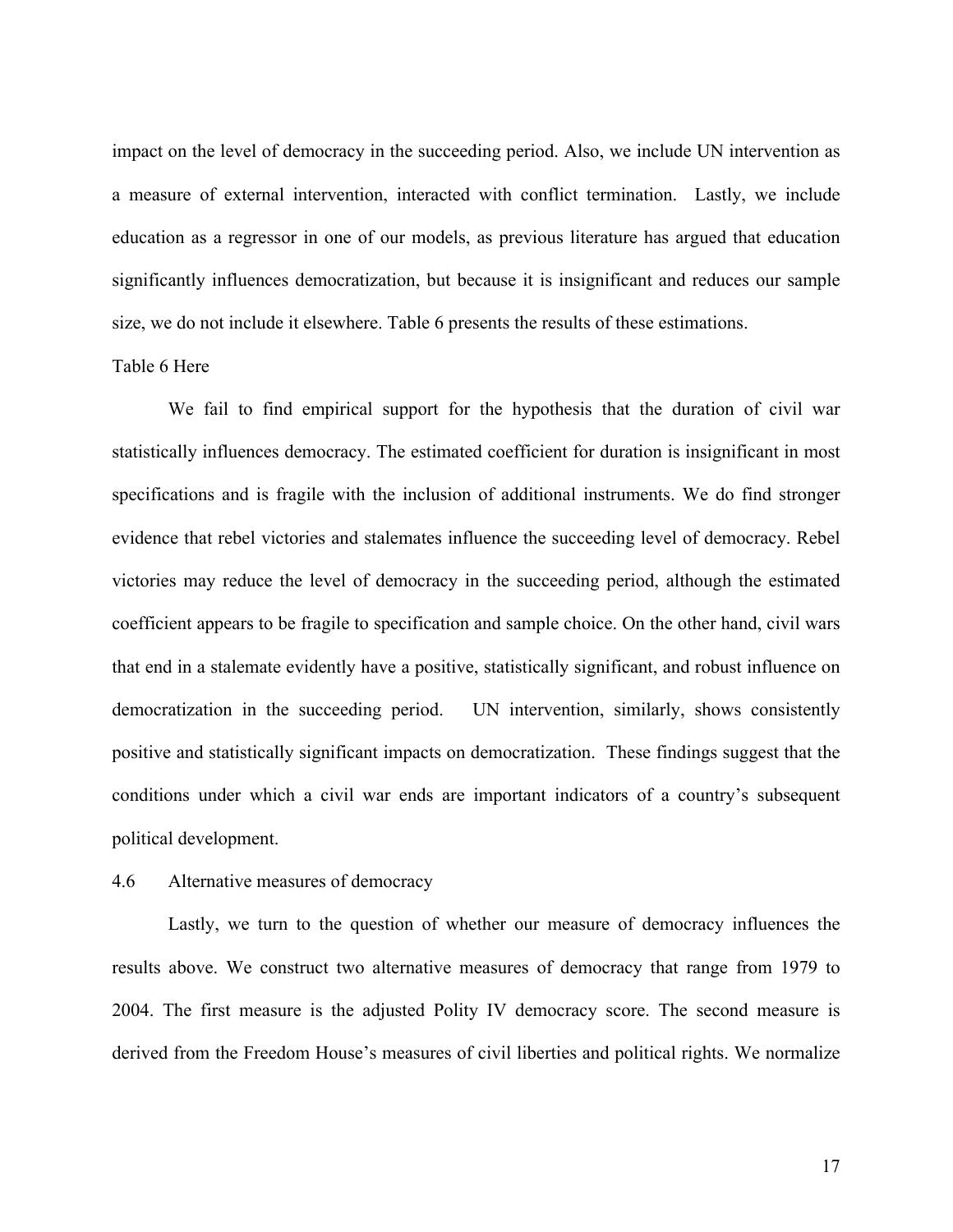both measures of democracy for comparability with 0 being a complete lack of democracy and 1 being completely free. We continue to caution that the Freedom House measure of democracy may be biased, as we are unable to ascertain the extent to which war affects the measures of civil liberties and political rights.

 We continue to find evidence that the end of civil war negatively affects democratization in the succeeding period. The estimated coefficient for civil war is statistically significant at the 5% and 10% level, depending on the set of explanatory variables and instruments. We continue to find support for the hypothesis that U.N. intervention has a positive impact on democratization, though this finding does appear to be fragile to the choice of democracy variable. The other characteristics of civil war (duration, stalemate, rebel victory) are statistically insignificant in this sample, as are the conditioning variables.

Table 7 Here

## **5. DISCUSSION AND CONCLUSION**

 The question of whether civil war termination improves democracy is timely and relevant. While the termination of civil war is often cause for hope with regards to the emergence of democracy, the empirical evidence suggests that this hope may be forlorn. Civil war may damage civil institutes (or inhibit their prospects for growth) such that, in its aftermath, more authoritarian forms of government are more likely to emerge.

In summary, we find evidence that the termination of a civil war negatively impacts democracy in the succeeding period. This evidence appears to be robust and statistically significant across a number of specifications, instrument sets, and measures of democracy. While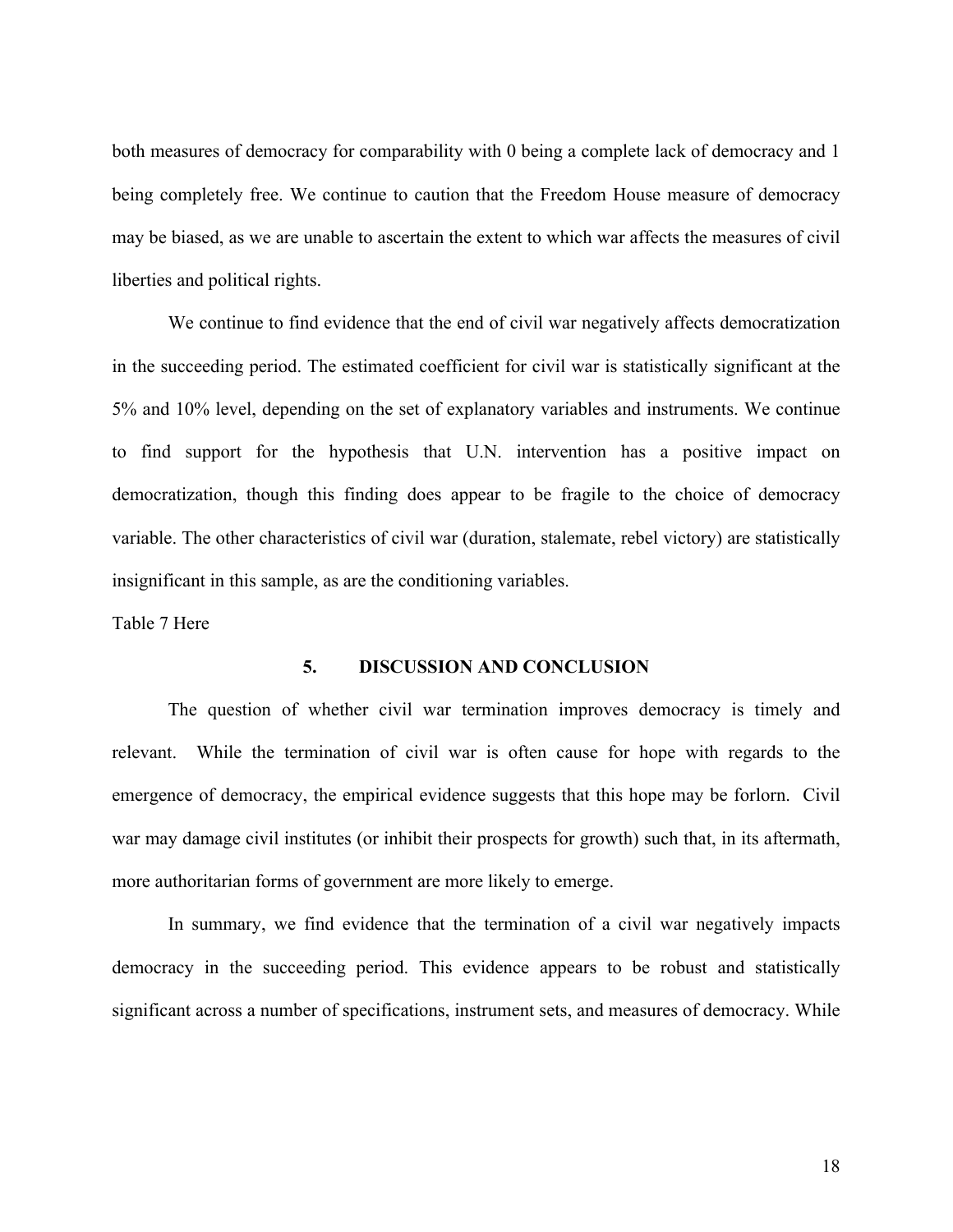many hope that the end of internal conflict will promote the emergence of a democratic society, our findings suggest that the post-conflict environment moves towards authoritarian regimes.

We also find evidence to suggest that external intervention may increase democratization in the succeeding period. This finding appears relatively robust though it fails to appear when we employ the Freedom House measure of democracy; thus, our conclusions are tinged with a note of caution. We argue that this appears to support the argument that outside intervention is necessary to promote democratization after a period of internal conflict. The parties may require an independent arbiter to not only separate them, but also to moderate discussion and the emergence of democracy.

These findings suggest that merely negotiating a conclusion to civil war is insufficient to promote democratization. External intervention, coupled with the end of conflict, appears to be supportive of the movement towards a more democratic and representative society.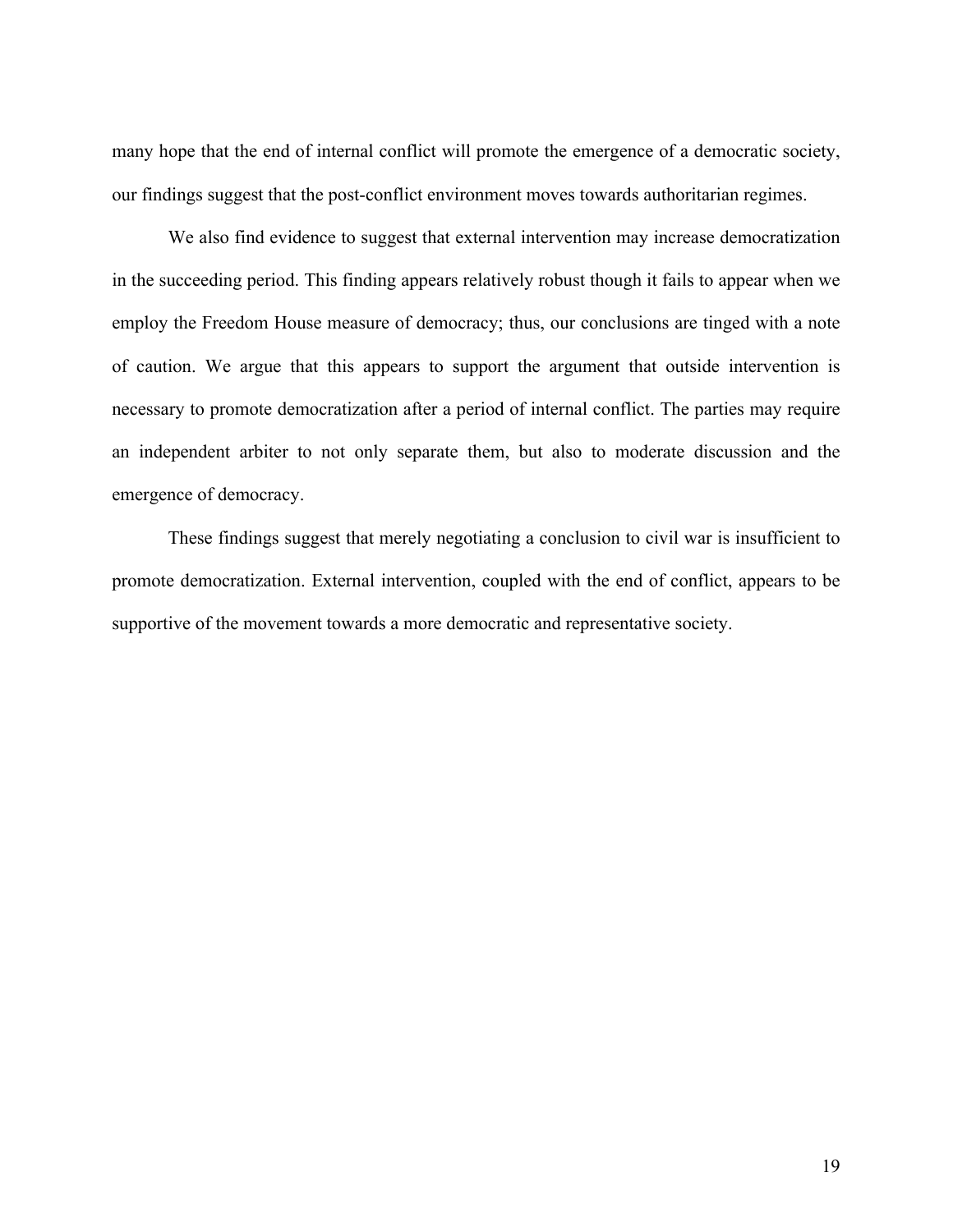# **Table 1 Variables**

| Variable                   | <b>Definition</b>                        | <b>Units</b> | <b>Source</b>                 |
|----------------------------|------------------------------------------|--------------|-------------------------------|
| Democracy (Polity)         | The degree of openness of democratic     | $-6$ to      |                               |
|                            | institutions as measured by the Polity   | 7            |                               |
|                            | IV score for democracy net of the        |              |                               |
|                            | Regulation of Participation and          |              |                               |
|                            | Competitiveness of Participation         |              |                               |
|                            | components of the democracy score.       |              |                               |
| Population                 | Natural log of population at start of    |              | Penn World Tables 7.0         |
|                            | period.                                  |              | Heston, Summers, Aten, 2011   |
| GDP Per Capita             | Natural log of purchasing power          |              | Penn World Tables 7.0         |
|                            | parity adjusted GDP per capita at the    |              | Heston, Summers, Aten, 2011   |
|                            | start of the period.                     |              |                               |
| Openness to                | Measured as the sum of exports and       |              | Penn World Tables 7.0         |
| <b>International Trade</b> | imports as a share of GDP                |              | Heston, Summers, Aten, 2011   |
| Education                  | Measures the average number of years     |              | www.barrolee.com              |
|                            | of schooling of the population over the  |              |                               |
|                            | age of 25.                               |              |                               |
| Rents Per Capita           | Measures the difference between the      |              | World Development             |
|                            | value of production of natural           |              | Indicators                    |
|                            | resources and total costs of production. |              | http://databank.worldbank.org |
|                            | This is a cumulative measure of oil,     |              |                               |
|                            | natural gas, mineral, coal, and forest   |              |                               |
|                            | rents.                                   |              |                               |
|                            |                                          |              |                               |
| War End                    | Takes the value of 1 if a civil war      | 0,1          | Correlates of War             |
|                            | ended during the period.                 |              | (Sarkees & Wayman, 2010)      |
| Stalemate                  | Takes the value of 1 if a civil war      | 0,1          | Correlates of War             |
|                            | ended in a stalemate during the period.  |              | (Sarkees & Wayman, 2010)      |
| Rebel Victory              | Takes the value of 1 if a civil war      | 0,1          | Correlates of War             |
|                            | ended in a rebel victory during the      |              | (Sarkees & Wayman, 2010)      |
|                            | period.                                  |              |                               |
| Duration                   | Evaluated in the period the conflict     |              | Correlates of War             |
|                            | ends it takes on the number of years a   |              | (Sarkees & Wayman, 2010)      |
|                            | conflict was ongoing.                    |              |                               |
| U.N. Intervention          | This variable takes the value of 1 if a  | 0,1          | Doyle and Sambanis, 2000      |
|                            | war ended and there was UN               |              | and                           |
|                            | intervention during the period.          |              | http://www.un.org/en/peaceke  |
|                            |                                          |              | eping/operations              |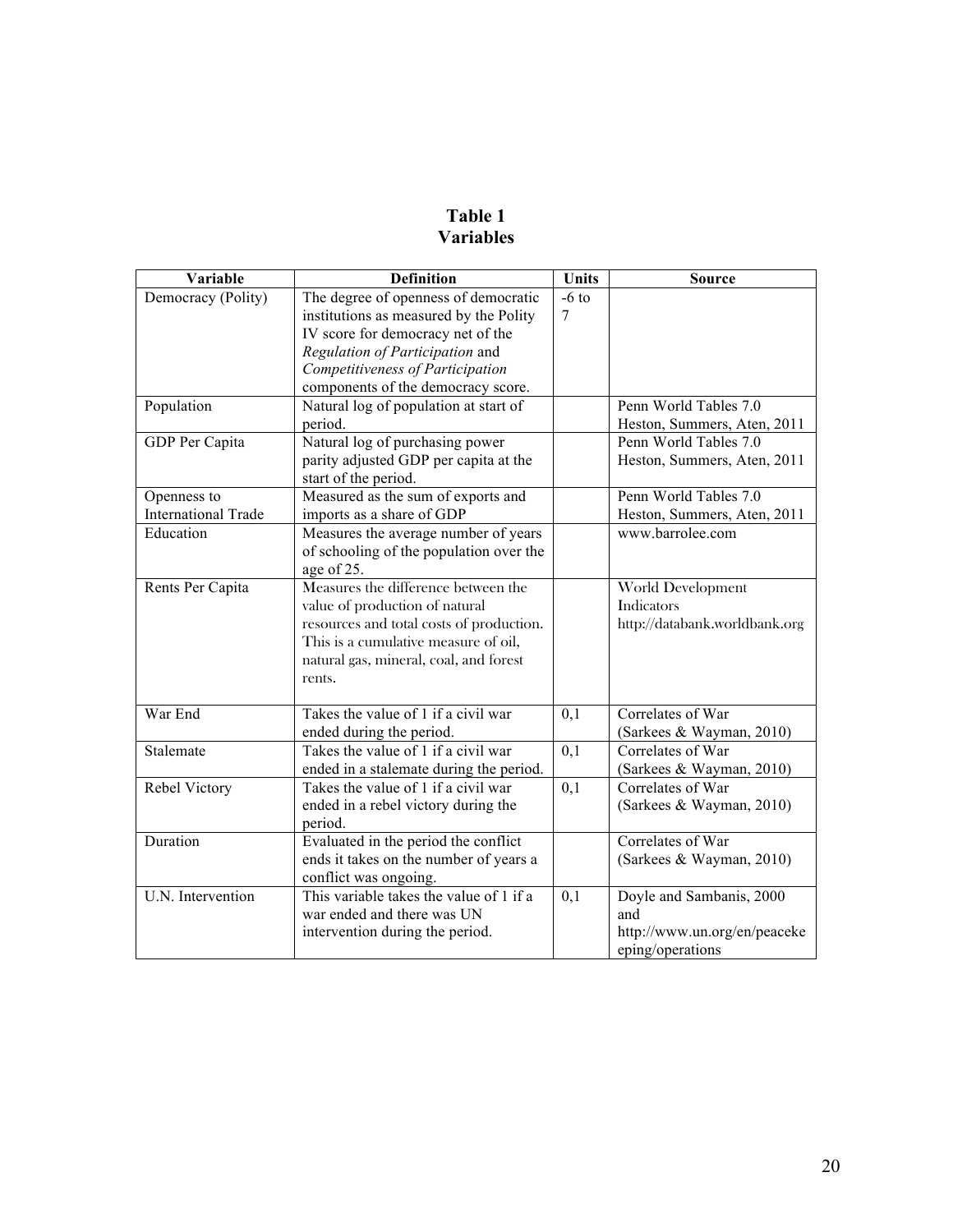# **Table 2 Descriptive Statistics**

|                                 |     |        | <b>Standard</b>  |                |                |
|---------------------------------|-----|--------|------------------|----------------|----------------|
| <b>Series</b>                   | N   | Mean   | <b>Deviation</b> | <b>Minimum</b> | <b>Maximum</b> |
| Democracy (Polity)              | 620 | 1.91   | 4.56             | -6             |                |
| Population                      | 620 | 45,397 | 141,628          | 455.15         | 1,300,000      |
| GDP Per Capita                  | 620 | 7760   | 9080             | 345.97         | 44813          |
| Openness to International Trade | 620 | 64.74  | 44.33            | 5.31           | 412.16         |
| Rents Per Capita                | 620 | 37713  | 87944            |                | 868256         |
| Education                       | 593 | 5.03   | 3.03             | 0.195          | 13.00          |
| War End                         | 620 | .076   | .265             |                |                |
| Duration                        | 620 | 0.284  | 1.56             | 0              | 20             |
| U.N. Intervention               | 620 | .011   | .106             |                |                |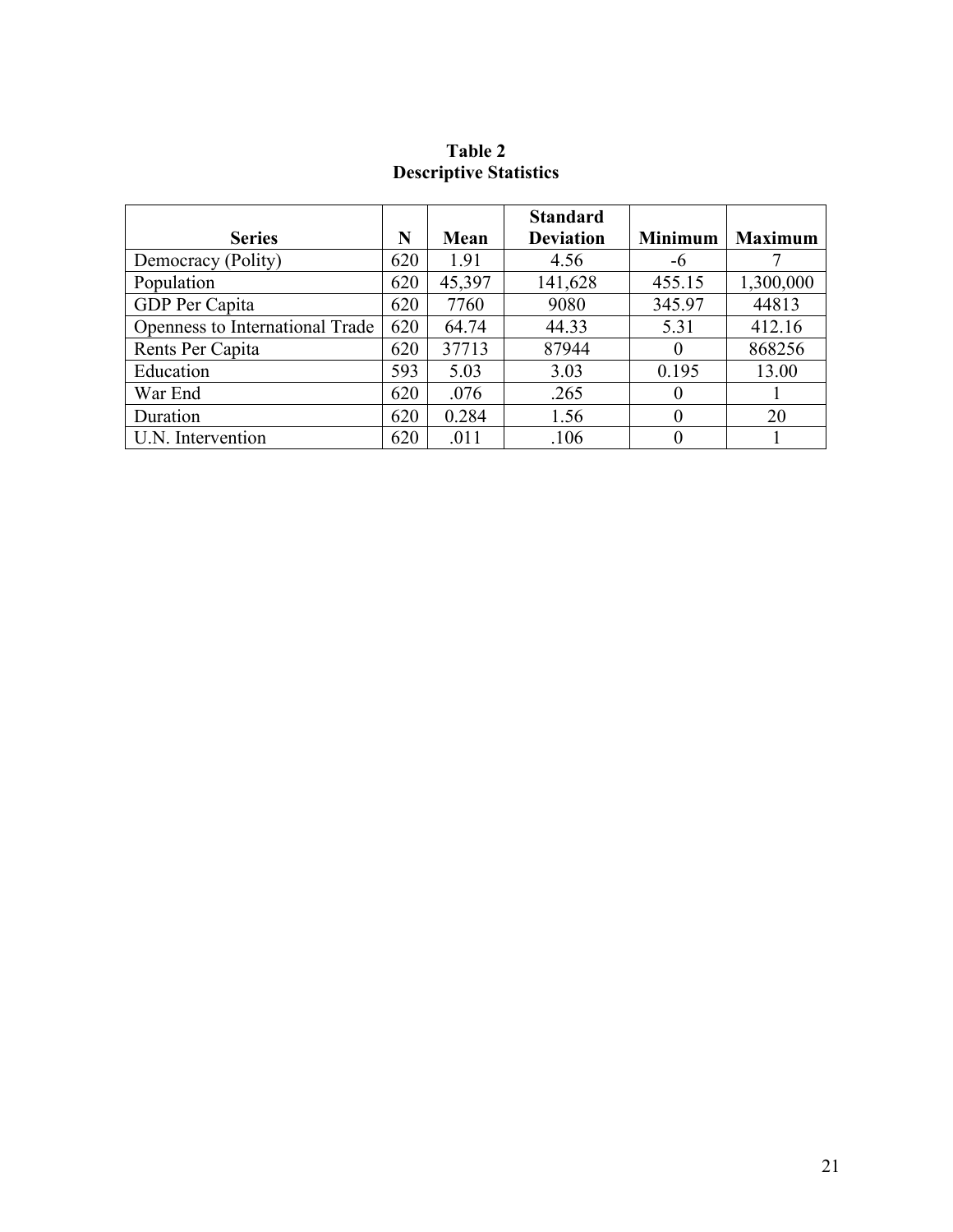| $\sigma$ ангріс Сойны ісэ |                      |                      |                      |  |  |  |  |
|---------------------------|----------------------|----------------------|----------------------|--|--|--|--|
| Country                   | Years                | Country              | Years                |  |  |  |  |
| Algeria                   | 1970-2004            | Japan                | 1970-2004            |  |  |  |  |
| Argentina                 | 1970-2004            | Kenya*               | 1970-2004            |  |  |  |  |
| Australia*                | 1970-2004            | Lesotho              | 1970-1999, 2005-2004 |  |  |  |  |
| Austria*                  | 1970-2004            | Madagascar           | 1970-2004            |  |  |  |  |
| Bangladesh                | 1975-2004            | Malawi               | 1970-2004            |  |  |  |  |
| Belgium*                  | 1970-2004            | Malaysia             | 1970-2004            |  |  |  |  |
| Benin                     | 1975-1989, 1999-2004 | Mali                 | 1970-2004            |  |  |  |  |
| Bolivia                   | 1970-2004            | Mauritania*          | 1970-2004            |  |  |  |  |
| Botswana                  | 1970-2004            | Mexico               | 1970-2004            |  |  |  |  |
| <b>Brazil</b>             | 1970-2004            | Morocco              | 1970-2004            |  |  |  |  |
| Burkina Faso              | 1970-2004            | Namibia*             | 1990-2004            |  |  |  |  |
| Burundi                   | 1970-1994, 2000-2004 | Nepal                | 1970-2004            |  |  |  |  |
| Cameroon                  | 1970-2004            | Netherlands*         | 1970-2004            |  |  |  |  |
| Canada*                   | 1970-2004            | Nicaragua            | 1970-1979, 1985-2004 |  |  |  |  |
| Central African Rep.      | 1970-2004            | Niger                | 1970-2004            |  |  |  |  |
| Chad                      | 1970-1979, 1985-2004 | Nigeria              | 1970-2004            |  |  |  |  |
| Chile                     | 1970-2004            | Norway*              | 1970-2004            |  |  |  |  |
| China                     | 1970-2004            | Pakistan             | 1975-2004            |  |  |  |  |
| Colombia                  | 1970-2004            | Papua New Guinea*    | 1975-2004            |  |  |  |  |
| Congo                     | 1970-2004            | Paraguay             | 1970-2004            |  |  |  |  |
| Costa Rica*               | 1970-2004            | Peru                 | 1970-1999            |  |  |  |  |
| Cote d'Ivoire             | 1970-2004            | Philippines          | 1970-2004            |  |  |  |  |
| Cuba*                     | 1970-2004            | Portugal             | 1970-1974, 1980-2004 |  |  |  |  |
| Dem. Rep. of the Congo*   | 1970-1994            | Oatar                | 1975-2004            |  |  |  |  |
| Denmark*                  | 1970-2004            | Romania              | 1970-2004            |  |  |  |  |
| Dominican Rep.            | 1970-2004            | Rwanda               | 1970-2004            |  |  |  |  |
| Ecuador                   | 1970-2004            | Senegal              | 1970-2004            |  |  |  |  |
| Egypt*                    | 1970-2004            | Sierra Leone         | 1970-1999            |  |  |  |  |
| El Salvador               | 1970-1979, 1985-2004 | Singapore*           | 1970-2004            |  |  |  |  |
| Fiji                      | 1970-1999            | South Africa*        | 1970-2004            |  |  |  |  |
| Finland*                  | 1970-2004            | South Korea          | 1970-2004            |  |  |  |  |
| France                    | 1970-2004            | Spain                | 1970-1974, 1980-2004 |  |  |  |  |
| Gabon                     | 1974-1989, 1999-2004 | Sri Lanka            | 1970-2004            |  |  |  |  |
| Gambia                    | 1970-1989, 1995-2004 | Sudan                | 1975-1984, 1990-2004 |  |  |  |  |
| Germany*                  | 1994-2004            | Swaziland            | 1970-2004            |  |  |  |  |
| Ghana                     | 1970-2004            | Sweden*              | 1970-2004            |  |  |  |  |
| Greece                    | 1970-2004            | Syria                | 1970-2004            |  |  |  |  |
| Guatemala                 | 1970-1984, 1990-2004 | Thailand             | 1970-2004            |  |  |  |  |
| Guyana                    | 1970-2004            | Togo                 | 1970-2004            |  |  |  |  |
| Haiti                     | 1970-2004            | Trinidad and Tobago* | 1970-2004            |  |  |  |  |
| Honduras                  | 1970-1979, 1985-2004 | Tunisia              | 1970-2004            |  |  |  |  |
| Hungary                   | 1970-2004            | Turkey               | 1970-2004            |  |  |  |  |
| India                     | 1970-2004            | Uganda               | 1970-1984, 1990-2004 |  |  |  |  |
| Indonesia                 | 1970-2004            | United Kingdom*      | 1970-2004            |  |  |  |  |
| Iran                      | 1970-1979, 1985-2004 | United States*       | 1970-2004            |  |  |  |  |
| Ireland*                  | 1970-2004            | Uruguay              | 1970-2004            |  |  |  |  |
| Israel*                   | 1970-2004            | Venezuela            | 1970-2004            |  |  |  |  |
| Italy*                    | 1970-2004            | Zambia               | 1970-2004            |  |  |  |  |
|                           |                      |                      |                      |  |  |  |  |

**Table 3 Sample Countries** 

\*Indicates no variation in X-POLITY score for the duration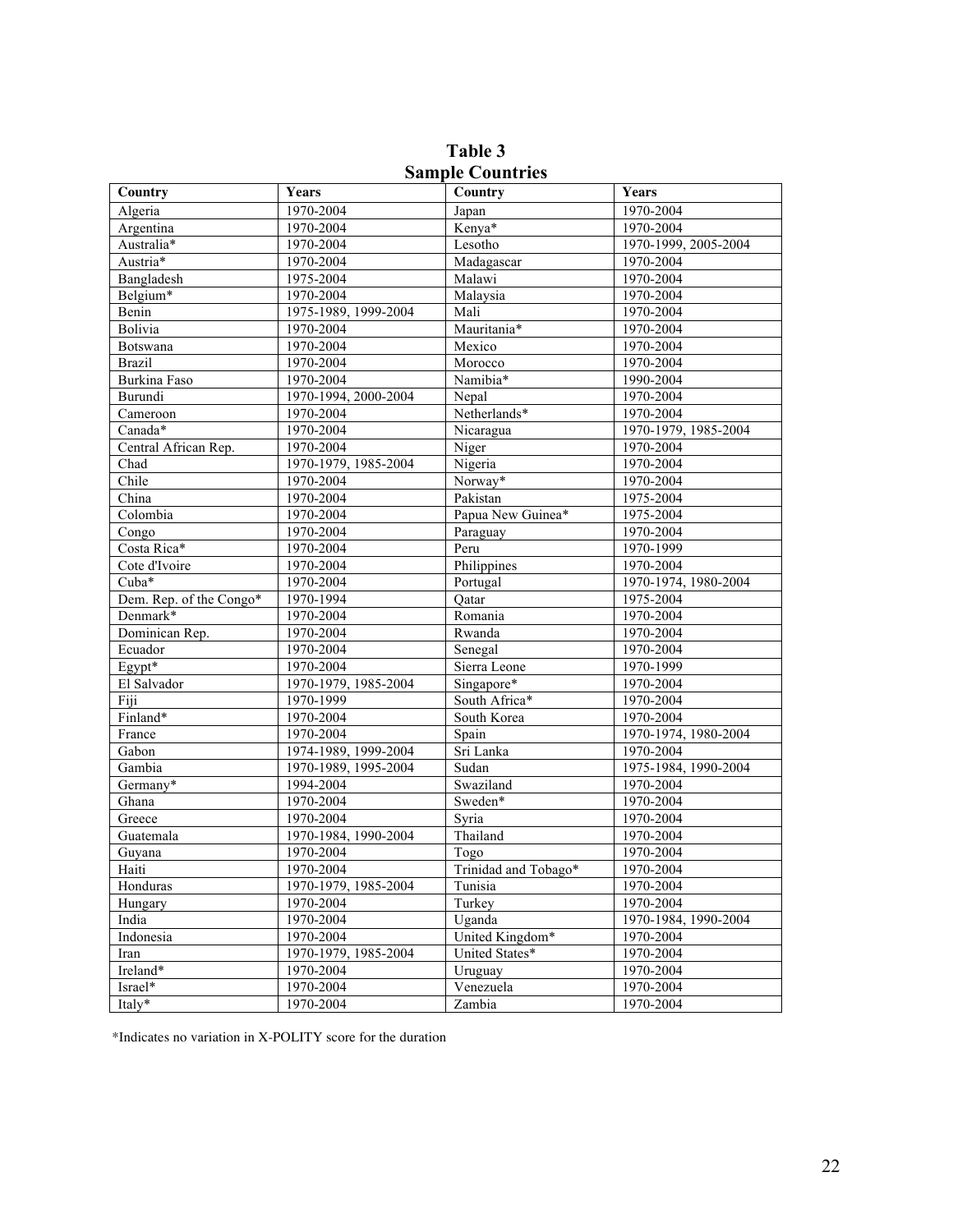|                          | Pooled OLS | <b>Fixed Effects</b> | <b>Fixed Effects</b><br>AR(1) | System<br><b>GMM</b> | System<br><b>GMM</b> |
|--------------------------|------------|----------------------|-------------------------------|----------------------|----------------------|
|                          | (1)        | (2)                  | (3)                           | (4)                  | (5)                  |
| Democracy <sub>t-5</sub> | $0.08**$   | $0.35**$             | $0.21**$                      | $0.87**$             | $0.78**$             |
|                          | (0.02)     | (0.07)               | (0.6)                         | (0.29)               | (0.12)               |
|                          | $-2.02**$  | $-1.63**$            | $-1.69**$                     | $-2.00*$             | $-1.35*$             |
| War End <sub>t-5</sub>   | (0.58)     | (0.59)               | (0.53)                        | (0.64)               | (0.59)               |
|                          | $0.82**$   | $0.37**$             | 2.50                          | 0.87                 | $1.21**$             |
| Constant                 | (0.14)     | (0.26)               | (2.44)                        | (0.94)               | (0.32)               |
|                          |            |                      |                               |                      |                      |
| <b>Time Dummies</b>      | No         | Yes                  | Yes                           | Yes                  | Yes                  |
| N                        | 514        | 514                  | 421                           | 514                  | 514                  |
| $\rho$                   |            |                      | 0.35                          |                      |                      |
| $R^2$                    | 0.70       | 0.31                 | 0.12                          | --                   | $- -$                |
| Number of                |            |                      |                               | 9                    | 12                   |
| Instruments              |            |                      |                               |                      |                      |
| Lag Limits               |            |                      |                               | $\overline{2}$       | All available        |
|                          |            |                      |                               |                      | lags                 |
| $AR(1)$ test             | --         |                      |                               | $-1.95*$             | $-3.07**$            |
| $AR(2)$ test             | --         | --                   | --                            | 0.88                 | 1.15                 |
| Sargan Test              | --         |                      | --                            | 0.98                 | 4.20                 |
| Difference Hansen        |            |                      |                               | 1.28                 | 0.86                 |

# **Table 4 Democracy and Civil War**

Robust standard errors in parentheses. The instruments are levels of the explanatory variables lagged two periods as well as the variables in first differences lagged one period. \*\*,\*,+ denote significance at the 1%,5%, and 10% level respectively.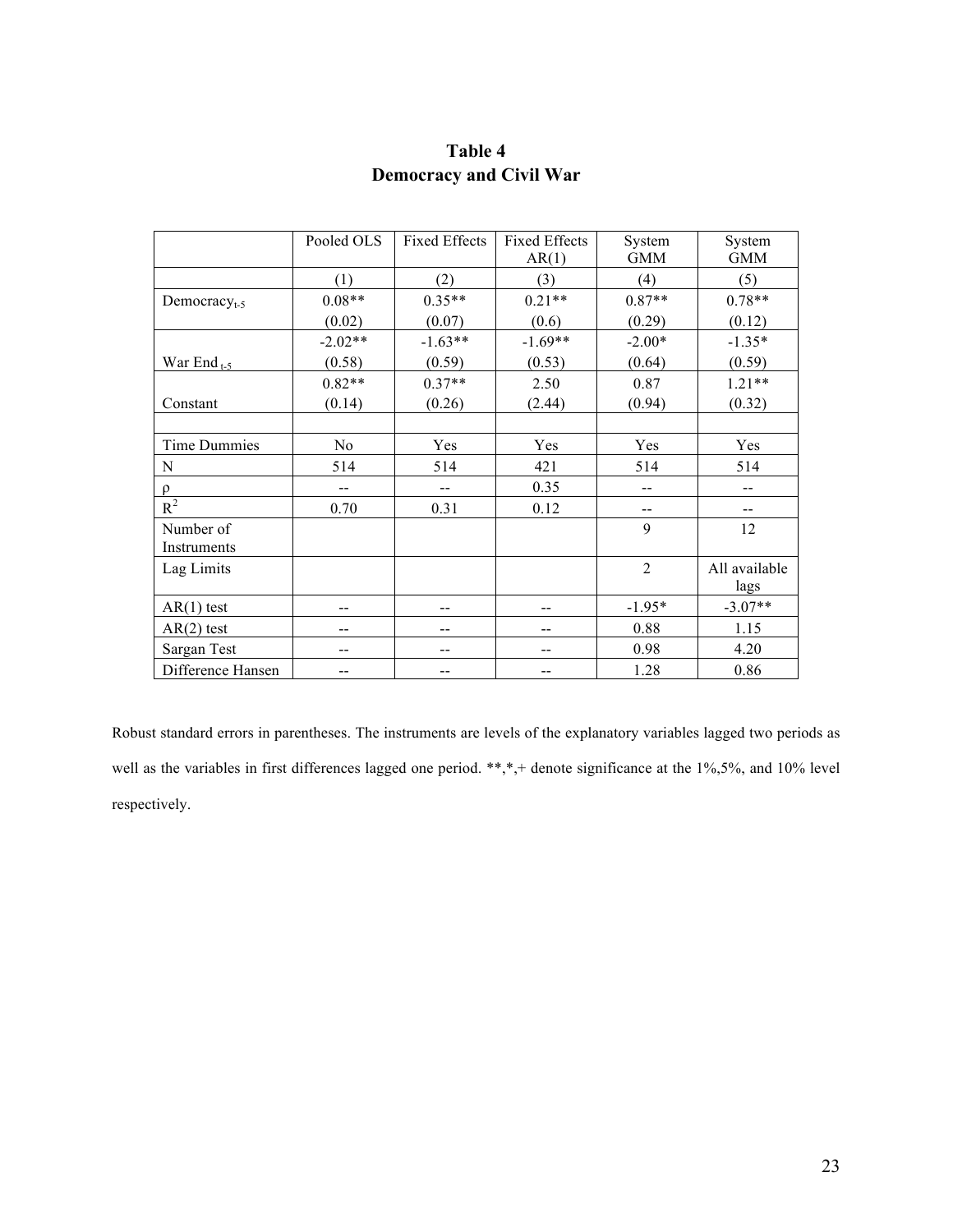|                                    | System<br><b>GMM</b> | System<br><b>GMM</b> | System<br><b>GMM</b> | System<br><b>GMM</b> | System<br><b>GMM</b> |
|------------------------------------|----------------------|----------------------|----------------------|----------------------|----------------------|
|                                    | (6)                  | (7)                  | (8)                  | (9)                  | (10)                 |
| Democracy $_{t-5}$                 | $1.05**$             | $1.04**$             | $1.04**$             | $0.99**$             | $0.78**$             |
|                                    | (0.21)               | (0.21)               | (0.22)               | (0.19)               | (0.11)               |
|                                    | $-2.12**$            | $-2.24+$             | $-2.25**$            | $-2.20**$            | $-1.48*$             |
| War End <sub>t-5</sub>             | (0.76)               | (0.77)               | (0.77)               | (0.74)               | (0.69)               |
|                                    | $-0.32$              | $-0.37$              | $-0.48$              | $-0.56$              | $-0.17$              |
| GDP Per Capita <sub>t-5</sub>      | (0.42)               | (0.42)               | (0.47)               | (0.51)               | (0.56)               |
|                                    |                      | 0.13                 | 0.29                 | 0.24                 | 0.18                 |
| Population $_{t-5}$                |                      | (0.07)               | (0.35)               | (0.33)               | (0.42)               |
| Openness to                        |                      |                      | 0.57                 | 0.36                 | 0.03                 |
| International Trade <sub>t-5</sub> |                      |                      | (1.16)               | (1.12)               | (1.31)               |
|                                    |                      |                      |                      | $-0.14$              | $-0.03$              |
| Rents Per Capita <sub>t-5</sub>    |                      |                      |                      | (0.20)               | (0.19)               |
|                                    | 2.95                 | 2.16                 | $-0.75$              | 1.48                 | 0.55                 |
| Constant                           | (3.20)               | (3.24)               | (6.83)               | (6.71)               | (6.25)               |
|                                    |                      |                      |                      |                      |                      |
| Time Dummies                       | Yes                  | Yes                  | Yes                  | Yes                  | Yes                  |
| $\mathbf N$                        | 514                  | 514                  | 514                  | 514                  | 514                  |
| Number of                          | 11                   | 12                   | 14                   | 16                   | 24                   |
| Instruments                        |                      |                      |                      |                      |                      |
| Lag Limits                         | $\overline{2}$       | $\overline{2}$       | $\overline{2}$       | $\overline{2}$       | $\overline{4}$       |
| $AR(1)$ test                       | $-2.45**$            | $-2.44**$            | $-2.51**$            | $-2.64**$            | $-3.28**$            |
| $AR(2)$ test                       | 1.04                 | 1.01                 | 1.02                 | 1.08                 | 1.14                 |
| Sargan Test                        | 1.00                 | 1.04                 | 0.88                 | 0.83                 | 12.42                |
| Difference Hansen                  | 0.90                 | 0.95                 | 0.82                 | 1.11                 | 8.32                 |

**Table 5 Robustness Checks**

Robust standard errors in parentheses. The instruments are levels of the explanatory variables lagged two periods as well as the variables in first differences lagged one period, except in (10) where we employ up to four lags of the explanatory variables. \*\*,\*,+ denote significance at the 1%,5%, and 10% level respectively.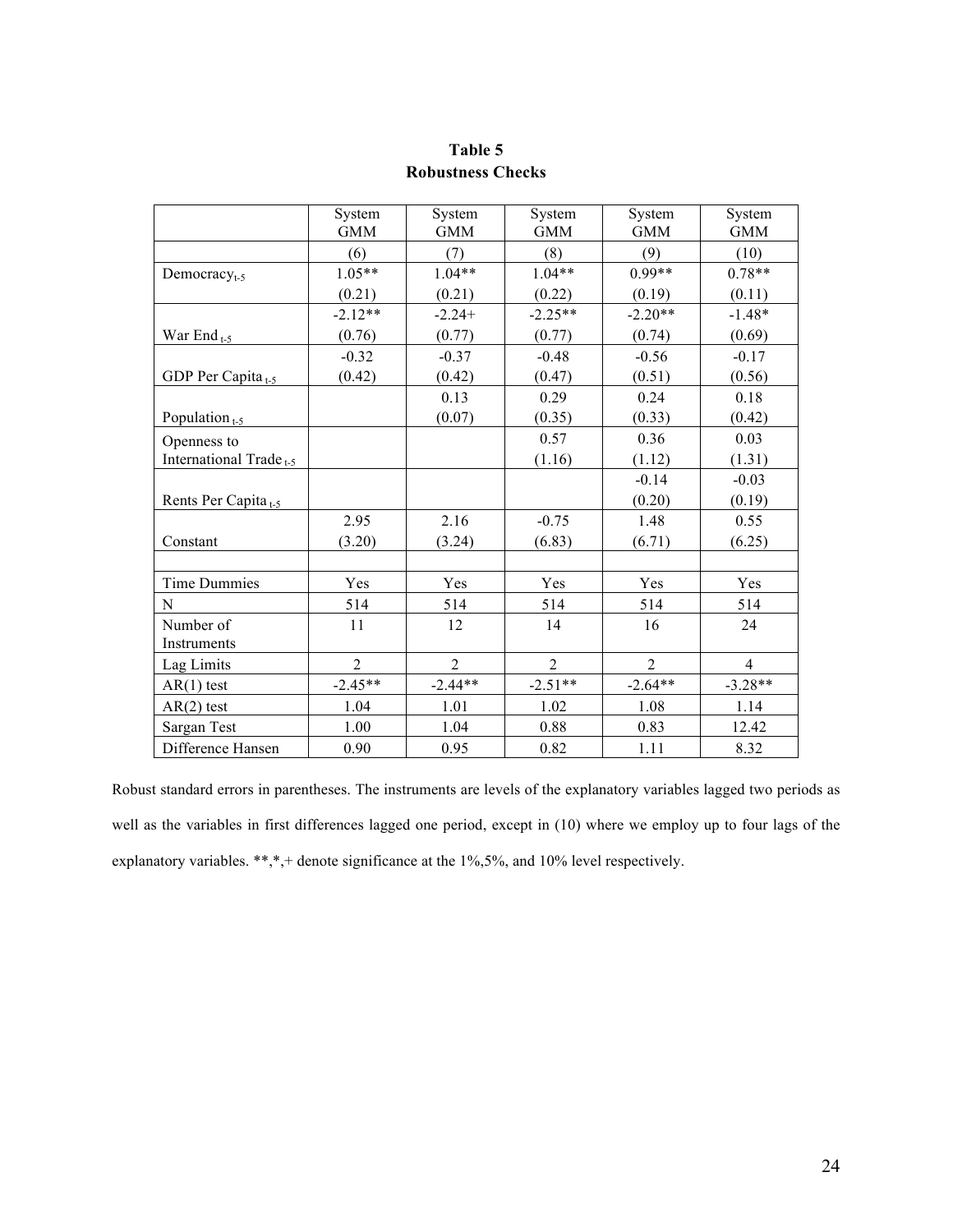|                                 | System         | System     | System         | System     |
|---------------------------------|----------------|------------|----------------|------------|
|                                 | <b>GMM</b>     | <b>GMM</b> | <b>GMM</b>     | <b>GMM</b> |
|                                 | (10)           | (11)       | (12)           | (13)       |
| Democracy <sub>t-5</sub>        | $1.01**$       | $0.79**$   | $0.97**$       | $0.81**$   |
|                                 | (0.24)         | (0.11)     | (0.15)         | (0.13)     |
|                                 | $-1.71*$       | $-1.41+$   | $-2.23*$       | $-1.47*$   |
| War End <sub>t-5</sub>          | (0.81)         | (0.83)     | (0.99)         | (0.69)     |
|                                 |                |            | $-0.48$        | $-0.27$    |
| GDP Per Capita <sub>t-5</sub>   |                |            | (0.45)         | (0.51)     |
|                                 |                |            | 0.25           | 0.27       |
| Population $_{t-5}$             |                |            | (0.33)         | (0.51)     |
| Openness to International       |                |            | 0.45           | 0.53       |
| Trade $_{t-5}$                  |                |            | (1.08)         | (1.28)     |
|                                 |                |            | $-0.08$        | $-0.02$    |
| Rents Per Capita <sub>t-5</sub> |                |            | (0.20)         | (0.21)     |
|                                 | $-0.11$        | $-0.11$    | $-0.07$        | $-0.14*$   |
| Duration $_{t-5}$               | (0.08)         | (0.07)     | (0.08)         | (0.06)     |
|                                 | $3.39*$        | $2.50*$    | $3.10**$       | $3.26*$    |
| U.N. Intervention $_{t-5}$      | (1.37)         | (1.12)     | (1.09)         | (1.05)     |
|                                 | $-3.19*$       | $-2.99$    | $-2.82*$       | $-4.71**$  |
| Rebel Win $_{t=5}$              | (1.44)         | (2.13)     | (1.58)         | (1.43)     |
|                                 | $2.05*$        | $2.38**$   | $1.78+$        | $1.81 +$   |
| Stalemate <sub>t-5</sub>        | (0.93)         | (0.87)     | (0.89)         | (1.00)     |
|                                 |                |            |                | $-0.03$    |
| Education <sub>t-5</sub>        |                |            |                | (0.23)     |
|                                 | 0.29           | $1.11**$   | $-0.34$        | $-1.64$    |
| Constant                        | (0.80)         | (0.32)     | (6.46)         | (7.80)     |
|                                 |                |            |                |            |
| <b>Time Dummies</b>             | Yes            | Yes        | Yes            | Yes        |
| $\overline{N}$                  | 514            | 514        | 514            | 492        |
| Number of Instruments           | 13             | 16         | 19             | 22         |
| Lag Limits                      | $\overline{2}$ | All        | $\mathfrak{D}$ | 2          |
|                                 |                | possible   |                |            |
| $AR(1)$ test                    | $-2.29*$       | $-3.13**$  | $-2.85**$      | $-2.76**$  |
| $AR(2)$ test                    | 0.98           | 1.03       | 0.46           | 0.64       |
| Sargan Test                     | 0.75           | 4.70       | 0.34           | 1.41       |
| Difference Hansen               | 0.88           | 0.75       | 0.49           | 1.37       |

## **Table 6 Characteristics of Civil War**

Robust standard errors in parentheses. The instruments are levels of the explanatory variables lagged two periods as well as the variables in first differences lagged one period. \*\*,\*,+ denote significance at the 1%,5%, and 10% level respectively.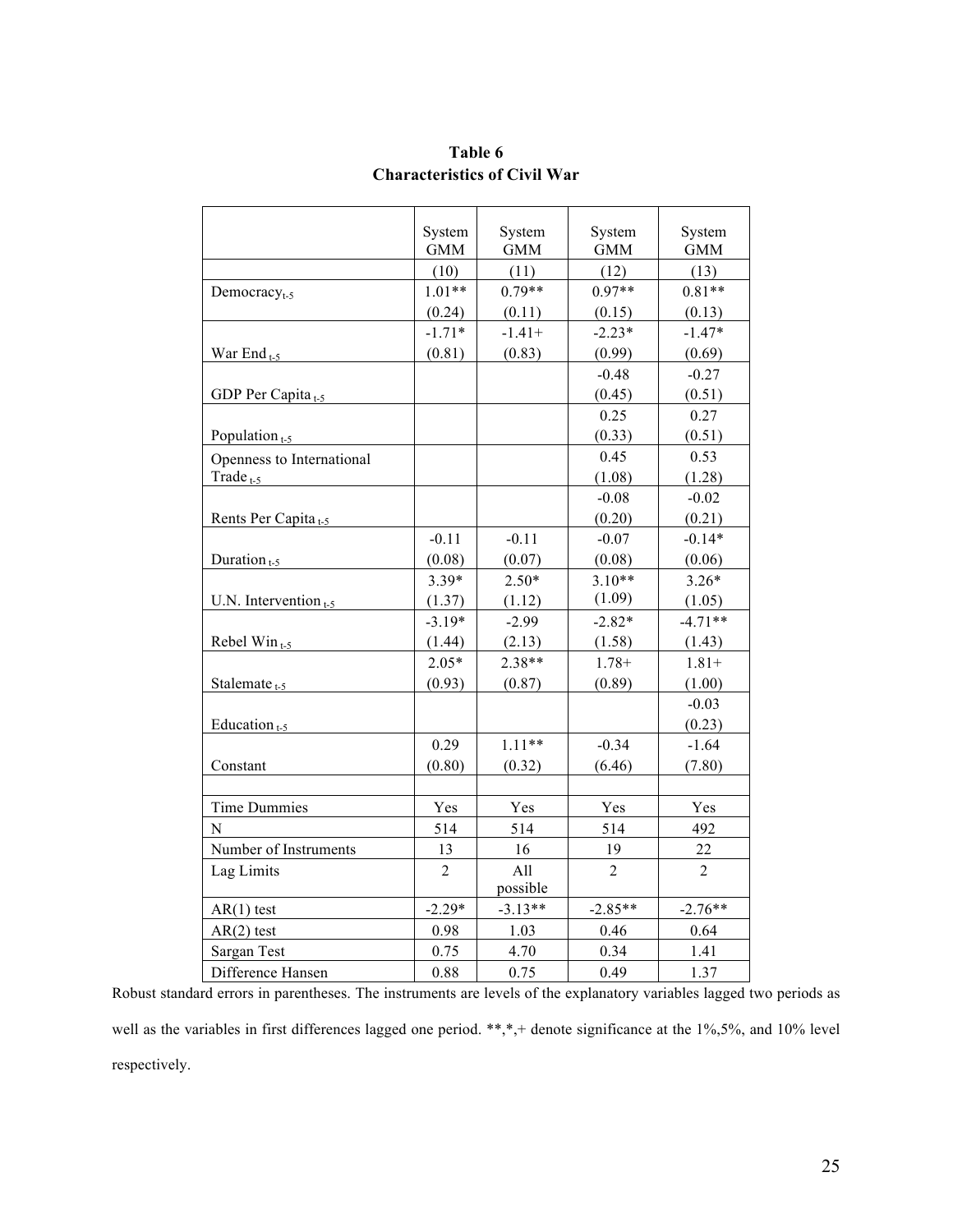|                                    | System<br><b>GMM</b> | System<br><b>GMM</b>           | System<br><b>GMM</b> | System<br><b>GMM</b>           |
|------------------------------------|----------------------|--------------------------------|----------------------|--------------------------------|
| Dependent Variable                 | Normalized<br>Polity | Normalized<br>Freedom<br>House | Normalized<br>Polity | Normalized<br>Freedom<br>House |
|                                    | (16)                 | (17)                           | (18)                 | (19)                           |
| Democracy                          | $0.73**$             | $0.67**$                       | $0.87**$             | $1.06**$                       |
| $Alternate_{t-5}$                  | (0.10)               | (0.09)                         | (0.19)               | $(0.23*)$                      |
|                                    | $-0.15**$            | $-0.11*$                       | $-0.21+$             | $-0.18+$                       |
| War End <sub>t-5</sub>             | (0.06)               | (0.05)                         | (0.11)               | (0.08)                         |
|                                    |                      |                                | $-0.03$              | $-0.17$<br>(0.09)              |
| GDP Per Capita <sub>t-5</sub>      |                      |                                | (0.07)               |                                |
|                                    |                      |                                | 0.04<br>(0.04)       | 0.06                           |
| Population $_{t=5}$                |                      |                                |                      | (0.03)                         |
| Openness to                        |                      |                                | 0.10                 | 0.19                           |
| International Trade <sub>t-5</sub> |                      |                                | (0.15)<br>$-0.01$    | (0.12)<br>$-0.04$              |
|                                    |                      |                                | (0.03)               | (0.03)                         |
| Rents Per Capita <sub>t-5</sub>    |                      |                                | $-0.01$              | 0.01                           |
| Duration <sub>t-5</sub>            |                      |                                | (0.01)               | (0.01)                         |
|                                    |                      |                                | $0.24*$              | 0.13                           |
| U.N. Intervention $_{t=5}$         |                      |                                | (0.10)               | (0.09)                         |
|                                    |                      |                                | $-0.11$              | 0.02                           |
| Rebel $Win_{t-5}$                  |                      |                                | (0.16)               | (0.09)                         |
|                                    |                      |                                | 0.16                 | $-0.11$                        |
| Stalemate <sub>t-5</sub>           |                      |                                | (0.15)               | (0.10)                         |
|                                    | $0.21**$             | $0.23**$                       | $-0.36$              | 0.07                           |
| Constant                           | (0.07)               | (0.06)                         | (0.93)               | (0.66)                         |
|                                    |                      |                                |                      |                                |
| <b>Time Dummies</b>                | Yes                  | Yes                            | Yes                  | Yes                            |
| $\overline{N}$                     | 429                  | 429                            | 429                  | 429                            |
| Number of<br>Instruments           | 10                   | 10                             | 19                   | 19                             |
| Lag Limits                         | $\overline{3}$       | $\overline{3}$                 | $\overline{2}$       | $\overline{2}$                 |
| $AR(1)$ test                       | $-4.39**$            | $-4.11**$                      | $-2.84**$            | $-2.62**$                      |
| $AR(2)$ test                       | 0.78                 | $-0.04$                        | 0.74                 | $-0.10$                        |
| Sargan Test                        | 4.32                 | 4.17                           | 7.45                 | 3.68                           |
| Difference Hansen                  | 2.85                 | 0.87                           | 6.96                 | 4.88                           |

**Table 7 Alternative Measures of Democracy**

Robust standard errors in parentheses. The instruments are levels of the explanatory variables lagged two periods as well as the variables in first differences lagged one period. \*\*,\*,+ denote significance at the 1%,5%, and 10% level respectively.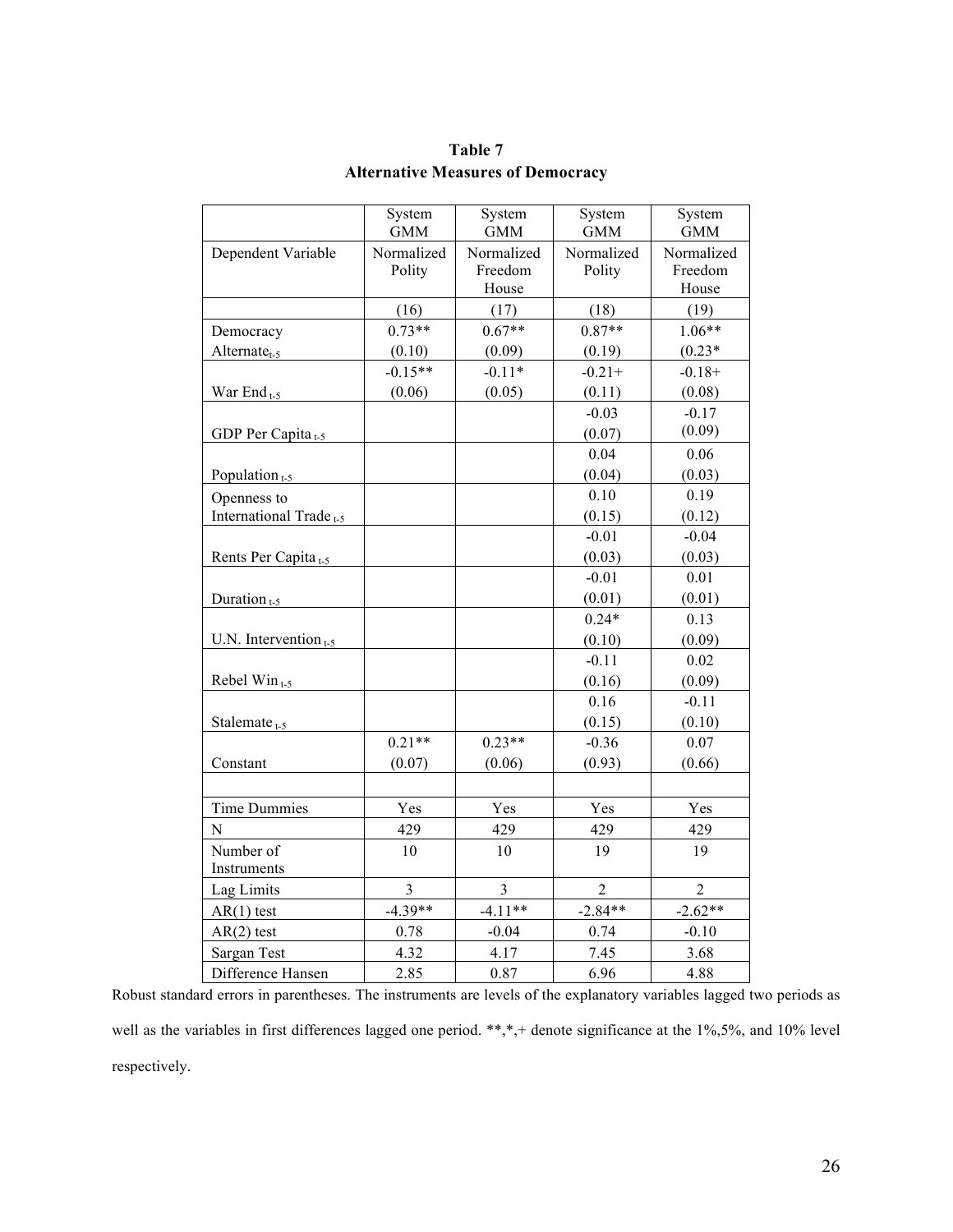#### **References**

- Acemoglu, D., Johnson, S., Robinson, J., & Yared, P. (2008). Income and Democracy. *The American Economic Review*, *98*(3), 808.
- Acemoglu, Daron, Johnson, S., Robinson, J. A., & Yared, P. (2005). From Education to Democracy? *American Economic Review*, *95*(2), 44–49. doi:10.1257/000282805774669916
- Acemoglu, Daron, & Robinson, J. A. (2005). *Economic Origins of Dictatorship and Democracy* (First ed.). Cambridge University Press.
- Arellano, M., & Bond, S. (1991). Some Tests of Specification for Panel Data: Monte Carlo Evidence and an Application to Employment Equations. *The Review of Economic Studies*, *58*(2), 277–297. doi:10.2307/2297968
- Arena, P., & Hardt, B. (2011, April). *Incentives to Rebel, Bargaining, and Civil War*. Working Paper.
- Aslaksen, S. (2010). Oil and democracy: More than a cross-country correlation? *Journal of Peace Research*, *47*(4), 421 –431. doi:10.1177/0022343310368348
- Blundell, R., & Bond, S. (1998). Initial conditions and moment restriction in dynamic panel data models. *Jounal of Econometrics*, *87*, 11–143.
- Brancati, D., & Snyder, J. L. (2011). Rushing to the Polls: The Causes of Premature Postconflict Elections. *Journal of Conflict Resolution*, *55*(3), 469 –492. doi:10.1177/0022002711400863
- Castelló-Climent, A. (2008). On the distribution of education and democracy. *Journal of Development Economics*, *87*(2), 179–190. doi:10.1016/j.jdeveco.2007.10.006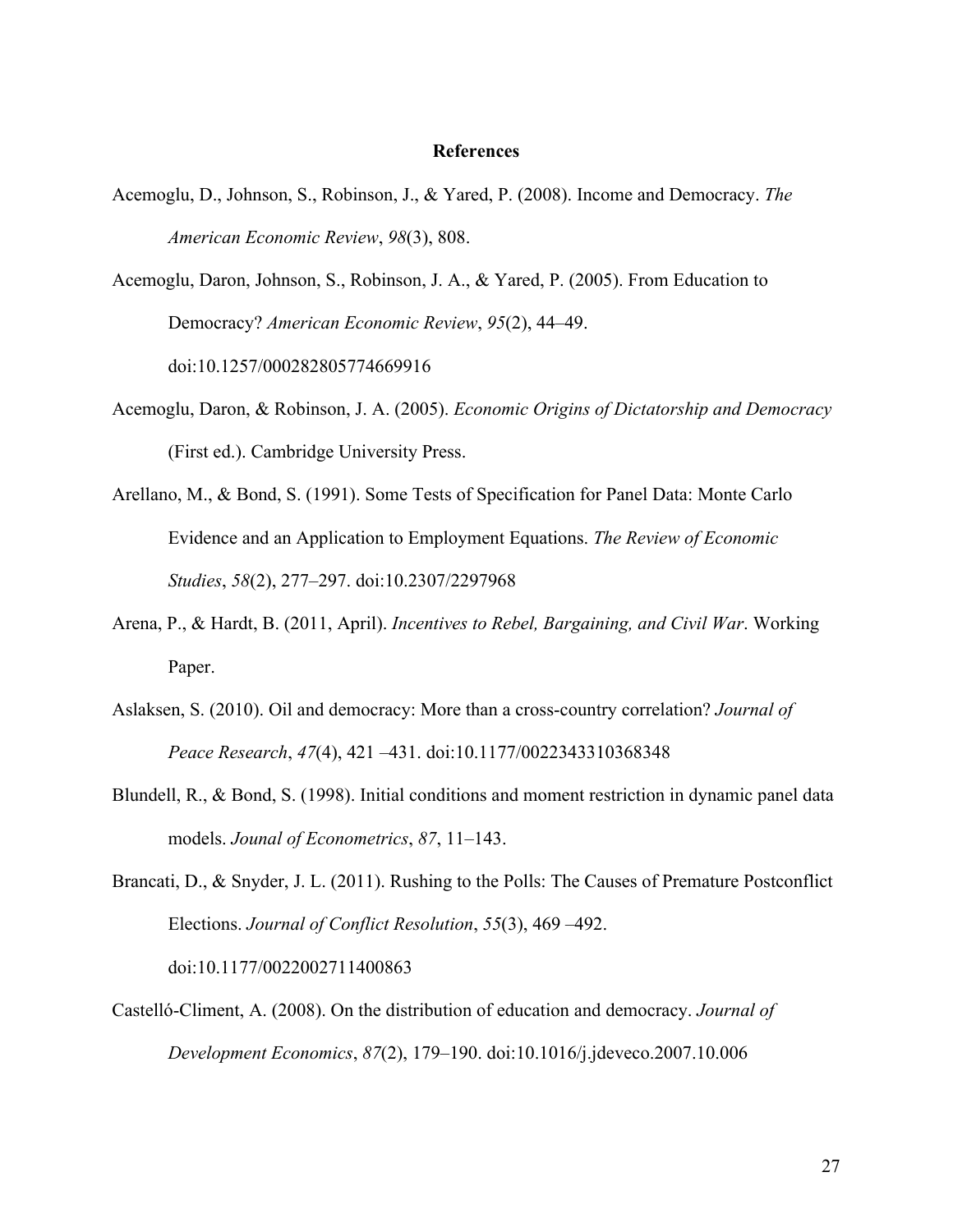- Chauvet, L., & Collier, P. (2009). Elections and economic policy in developing countries. *Economic Policy*, *24*(59), 509–550. doi:10.1111/j.1468-0327.2009.00228.x
- Chen, S., Loayza, N. V., & Reynal-Querol, M. (2008). The Aftermath of Civil War. *The World Bank Economic Review*, *22*(1), 63 –85. doi:10.1093/wber/lhn001
- Collier, P. (2008). *The Bottom Billion: Why the Poorest Countries are Failing and What Can Be Done About It*. Oxford University Press, USA.
- Collier, P., & Hoeffler, A. (2004). Greed and grievance in civil war. *Oxford Economic Papers*, *56*(4), 563.
- Collier, P., & Hoeffler, A. (2005). Resource Rents, Governance, and Conflict. *Journal of Conflict Resolution*, *49*(4), 625–633. doi:10.1177/0022002705277551
- Cronin, B. (2010). Be careful what you wish for: War aims and the construction of postwar political orders. *Journal of Peace Research*, *47*(6), 791 –801. doi:10.1177/0022343310381621
- Csordás, S., & Ludwig, M. (2011). An empirical investigation of the determinants of democracy: Trade, aid and the neighbor effect. *Economics Letters*, *110*(3), 235–237. doi:10.1016/j.econlet.2010.12.006

Derouen, K. R., & Bercovitch, J. (2008). Enduring Internal Rivalries: A New Framework for the Study of Civil War. *Journal of Peace Research*, *45*(1), 55 –74. doi:10.1177/0022343307084923

Doyle, M. W., & Sambanis, N. (2000). International peacebuilding: A theoretical and quantitative analysis. *The American Political Science Review*, *94*(4), 779.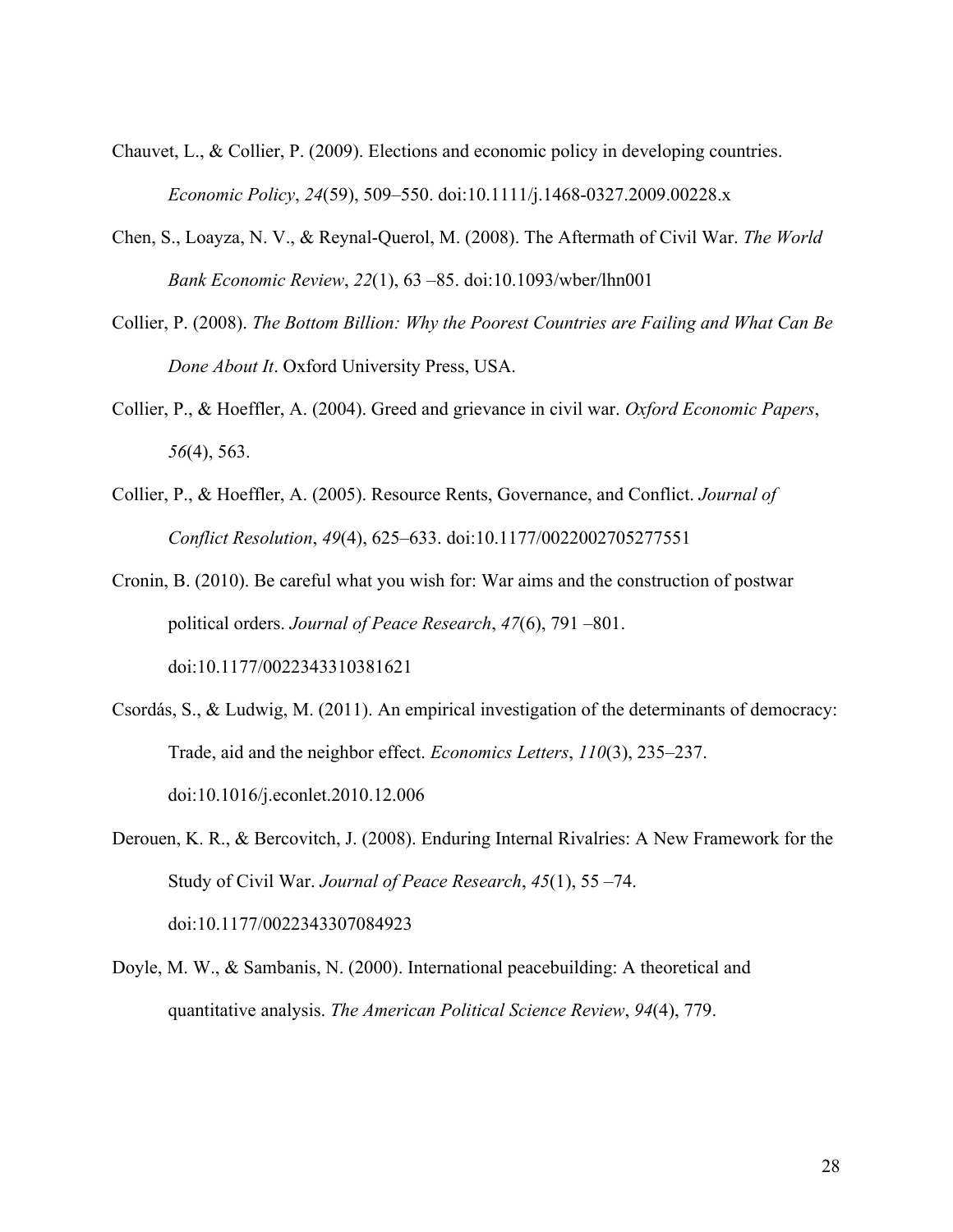- Epstein, D. L., Bates, R., Goldstone, J., Kristensen, I., & O'Halloran, S. (2006). Democratic Transitions. *American Journal of Political Science*, *50*(3), 551.
- Fortna, V. P. (2004). Does Peackeeping Keep Peace? International Intervention and the Duration of Peace After Civil War. *International Studies Quarterly*, *48*, 269–292.
- Fortna, V. P., & Huang, R. (2009, November). *Democratization After Civil War*. Working Paper. Retrieved from http://www.columbia.edu/~vpf4/research.htm
- Gleditsch, K. S. (2002). *All International Politics Is Local: The Diffusion of Conflict, Integration, and Democratization*. University of Michigan Press.
- Gurses, M. (2011). Elites, Oil, and Democratization: A Survival Analysis\*. *Social Science Quarterly*, *92*(1), 164–184. doi:10.1111/j.1540-6237.2011.00762.x
- Gurses, M., & Mason, T. D. (2008). Democracy Out of Anarchy: The Prospects for Post-Civil-War Democracy. *Social Science Quarterly*, *89*(2), 315–336. doi:10.1111/j.1540- 6237.2008.00534.x
- Hausman, J. (1978). Specification Tests in Econometrics. *Econometrica*, *46*(6), 1251–1271. doi:10.2307/1913827
- Heid, B., Langer, J., & Larch, M. (2012). Income and democracy: Evidence from system GMM estimates. *Economics Letters*, *116*(2), 166–169. doi:10.1016/j.econlet.2012.02.009
- Heston, A., Summers, R., & Aten, B. (2011). Penn World Table Version 7.0. *Center for International Comparisons of Production, Income and Prices at the University of Pennsylvania,*. Retrieved from http://pwt.econ.upenn.edu/php\_site/pwt\_index.php
- Hoddie, M., & Hartzell, C. A. (2010). *Strengthening Peace in Post-Civil War States: Transforming Spoilers Into Stakeholders*. University of Chicago Press.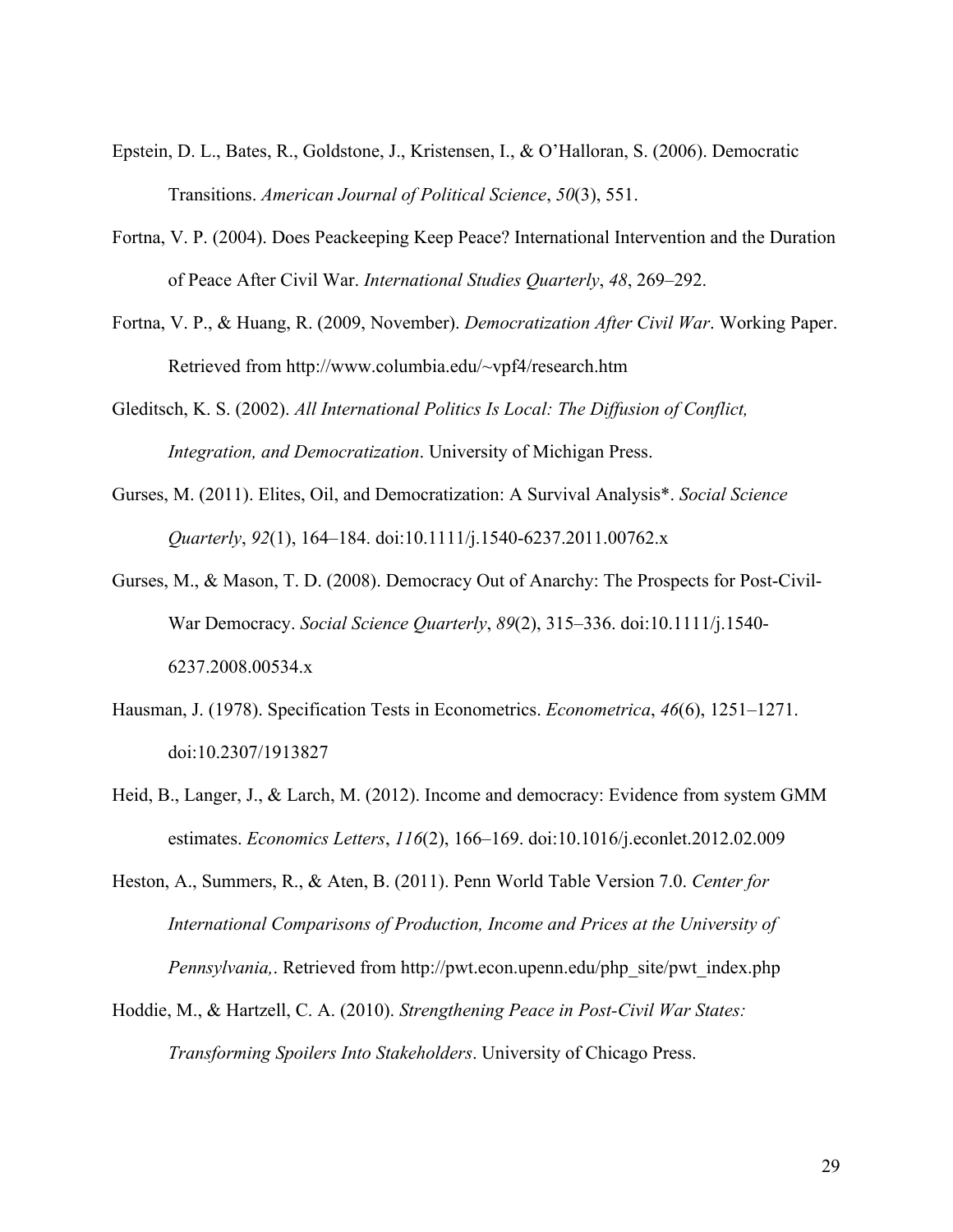- Jensen, N., & Wantchekon, L. (2004). Resource wealth and political regimes in Africa. *Comparative Political Studies*, *37*(7), 816.
- Joshi, M. (2010). Post-civil war democratization: promotion of democracy in post-civil war states, 1946–2005. *Democratization*, *17*(5), 826–855. doi:10.1080/13510347.2010.501173
- Karl, T. L. (1999). The Perils of the Petro-State: Reflections on the Paradox of Plenty. *Journal of International Affairs*, *53*(1), 32–48.
- Levine, R., & Renelt, D. (1992). A Sensitivity Analysis of Cross-Country Growth Regressions. *The American Economic Review*, *82*(4), 942–963.
- McBride, M., Milante, G., & Skaperdas, S. (2011). Peace and War With Endogenous State Capacity. *Journal of Conflict Resolution*, *55*(3), 446 –468. doi:10.1177/0022002711400862
- Perotti, R. (1996). *Growth, Income Distribution, and Democracy: What the Data Say* (Journal of Economic Growth) (pp. 149–87). Springer. Retrieved from http://ideas.repec.org/a/kap/jecgro/v1y1996i2p149-87.html
- Roodman, D. (2008, May). A Note on the Theme of Too Many Instruments. Center for Global Development. Retrieved from http://www.cgdev.org/files/14256\_file\_Instruments.pdf
- Rosendorff, B. P. (2001). Choosing Democracy. *Economics and Politics*, *13*(1), 1–29. doi:10.1111/1468-0343.00081
- Ross, M. (2001). Does Oil Hinder Democracy? *World Politics*, *53*(3), 325–361.
- Ross, M. (2006). A Closer Look at Oil, Diamonds, and Civil War. *Annual Review of Political Science*, *9*(1), 265–300. doi:10.1146/annurev.polisci.9.081304.161338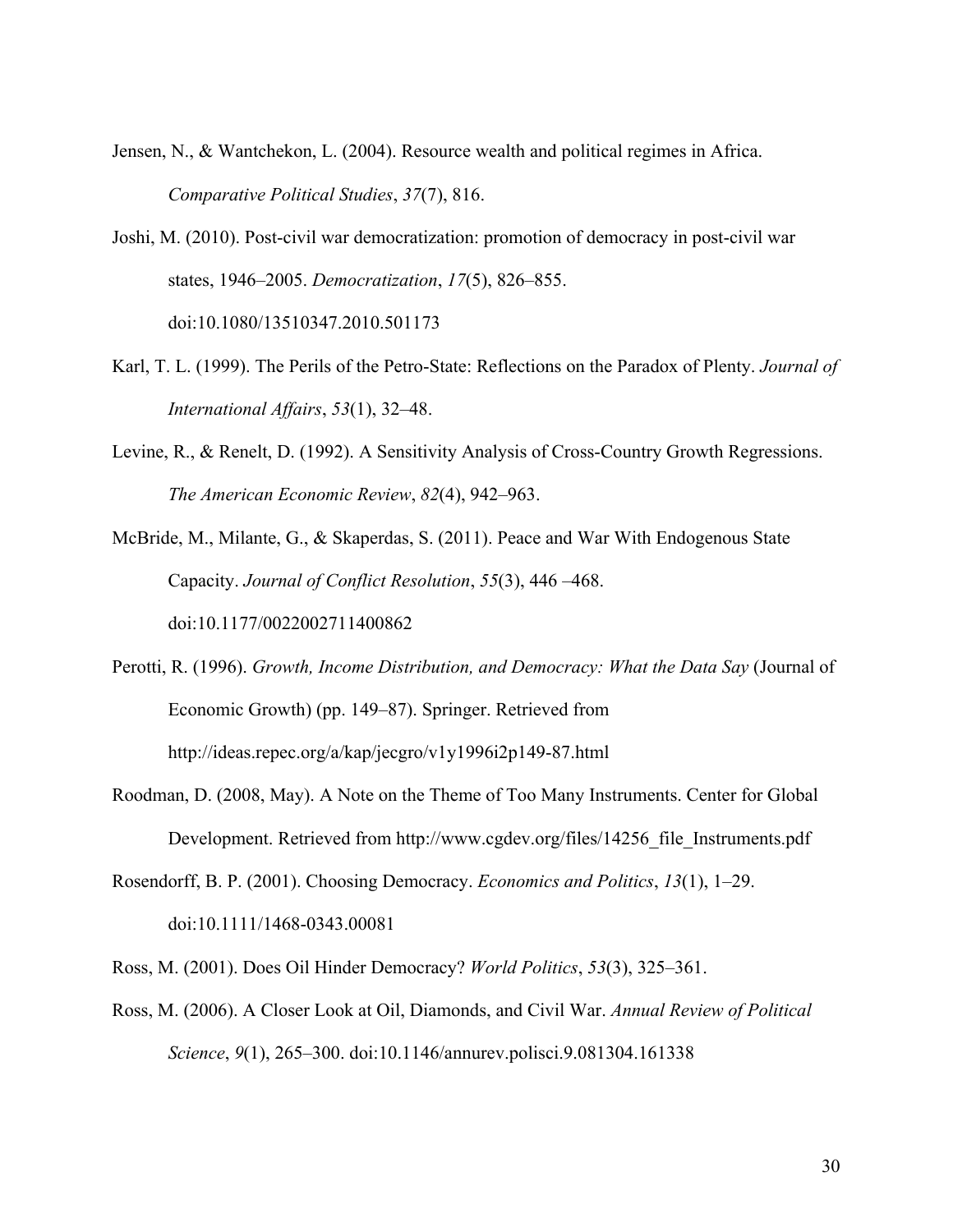- Sachs, J. D., & Warner, A. M. (1999). The big push, natural resource booms and growth. *Journal of Development Economics*, *59*(1), 43.
- Sachs, J. D., & Warner, A. M. (2001). The curse of natural resources. *European Economic Review*, *45*(4-6), 827.
- Sarkees, M. R., & Wayman, F. (2010). *Resort to War: 1816-2007*. CQ Press.

Sen, A. (2000). *Development as Freedom* (Reprint.). Anchor.

- Walter, B. F. (2001). *Committing to Peace: The Successful Settlement of Civil Wars*. Princeton University Press.
- Wantchekon, L. (2004). The Paradox of "Warlord" Democracy: A Theoretical Investigation. *The American Political Science Review*, *98*(1), 17.
- Wooldridge, J. M. (2001). *Econometric Analysis of Cross Section and Panel Data* (1st ed.). The MIT Press.

 $\overline{a}$ 

<sup>&</sup>lt;sup>1</sup> We use Likelihood Ratio and F tests to examine if the country and time-specific effects are jointly equal to zero and in all cases we are unable to reject the null hypothesis that the effects are jointly equal to zero. We thus include country and time specific effects for these models. We also test whether the explanatory variables and individual effects are correlated using a modified Hausman test to ascertain whether we should employ the Within or random effects GLS estimator (Hausman, 1978). We reject the null hypothesis of no correlation in all cases suggesting the used of the within estimator. Test statistics are available upon request.

 $2$  Using the fixed effects estimator, we reject the null hypothesis of homoscedasticity at the  $1\%$  level of significance. We also reject the null hypothesis of no serial correlation at the 1% level. Test statistics are available upon request.

<sup>&</sup>lt;sup>3</sup> These estimates are available upon request.

<sup>&</sup>lt;sup>4</sup> We use the Sargen, Hansen J, and difference in Hansen tests to examine issues of over-identification and exogeneity of the instruments. Expanding the set of instruments to the fifth lagged level (where possible) leads to